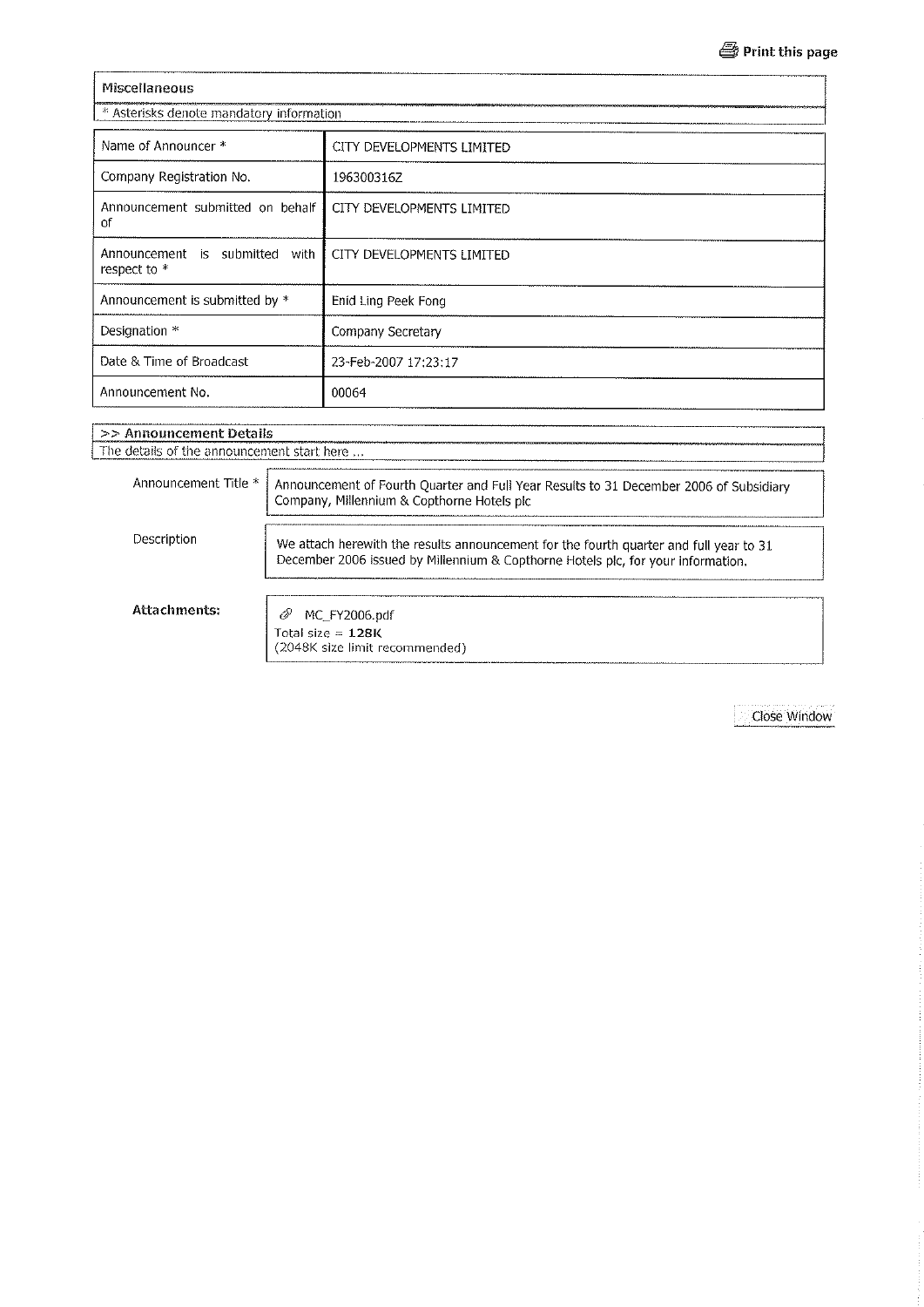#### **MILLENNIUM & COPTHORNE HOTELS PLC FOURTH QUARTER AND FULL YEAR RESULTS TO 31 DECEMBER 2006**

Millennium & Copthorne Hotels plc today announces fourth quarter and full year to 31 December 2006 results together with a trading update. The Group has a portfolio of 108 hotels located in the Americas, Europe, Middle-East, Asia and New Zealand.

#### *Fourth quarter highlights*

- Group RevPAR up by 5.0% and up by 10.4% at constant rates of exchange
- Revenue up 5.9% to £177.5m (2005: £167.6m), up 10.9% at constant rates of exchange
- Hotel operating profit up 15.0% to £42.1m (2005: £36.6m), up 17.9% at constant rates of exchange
- Headline operating profit up 13.3% to £43.4m (2005: £38.3m)  $1$
- Headline profit before tax up 14.2% to £35.4m (2005: £31.0m)<sup>1</sup>
- Headline earnings per share up 6.8% to 9.4p (2005: 8.8p) ³

#### *Full year highlights*

- Group RevPAR up by 8.1% and up by 8.9% at constant rates of exchange with particularly strong performances in the US and Asia with RevPAR growth of 10.6% and 13.8% respectively (at constant rates of exchange)
- Group average rate growth of 6.8% at constant rates of exchange, reflects success in implementing ratedriven RevPAR strategy
- Revenue up 8.6% to £646.3m (2005: £595.2m)
- Hotel operating profit up 12.7% to £120.3m (2005: £106.7m)
- Headline operating profit up 15.4% to £124.7m (2005: £108.1m)<sup>1</sup>
- Headline profit before tax up 27.6% to £94.4m (2005: £74.0m)  $^1$
- Headline earnings per share up 16.6% to 21.8p (2005: 18.7p) ³
- Dividends of 12.5p per share for the year, up 62.3% comprising ordinary dividend of 8.5p per share and special dividend of 4.0p per share
- Sale of long-term leasehold interests in three Singapore hotels and subsequent leaseback gave rise to a £10.1m pre-tax profit, realised £210.6m in cash of which £78.0m was reinvested for a 39.1% stake in a CDLHT²
- Results of CDLHT and its impact on the Group have improved profit before tax by £2.7m, excluding the gains from the sale of long-term leasehold hotel interests and the Group's share of fair value adjustment to properties owned by CDLHT

 $<sup>1</sup>$  Adjusted to exclude other operating income (Group and share of associates) and impairment</sup>

- $2$  CDL Hospitality Trusts (a combination of a hospitality real estate investment trust and hospitality business trust, newly listed on the Stock Exchange of Singapore in July 2006)
- <sup>3</sup> Adjusted to exclude other operating income (Group and share of associates) and impairment (net of tax)

### **Commenting today, Mr Kwek Leng Beng, Chairman said:**

I am pleased to report on our 2006 results which show an improvement in operating profits and further capital gains from the realisation of some of our assets. This has led to the Group's highest level of profits since our listing in 1996.

Since the industry's low point in 2003, the Group has achieved a steady and sustainable recovery through a focused strategy laid down by the Board in 2004. This strategy was aimed at restoring the Group's profitability, redeploying the Group's assets and developing the hotel brand whilst maintaining a dividend consistent with the Group's overall performance.

Revenue increased 8.6% to £646.3m with headline operating profit up 15.4% to £124.7m. Headline profit before tax rose to £94.4m an increase of 27.6%. During the period under review we sold the long term leasehold interests in 3 Singapore hotels to the Hospitality REIT, CDLHT. This realised £210.6m in cash of which £78m was reinvested for a 39.1% stake in the REIT.

The Board is recommending a dividend of 10.42p per share comprising a final dividend of 6.42p per share plus a special dividend of 4.00p per share. Together with the interim dividend of 2.08p per share (2005: 2.08p), the total dividend of 12.5p represents an increase of 62.3% over last year's total of 7.7p. The dividend increase reflects both the growth in profit before tax and the Group's future investment needs.

The Group remains committed to its priority to grow its international hotel business. Despite the divestment trend evident in a number of hotel groups in recent years, our strategy has always been to be both long-term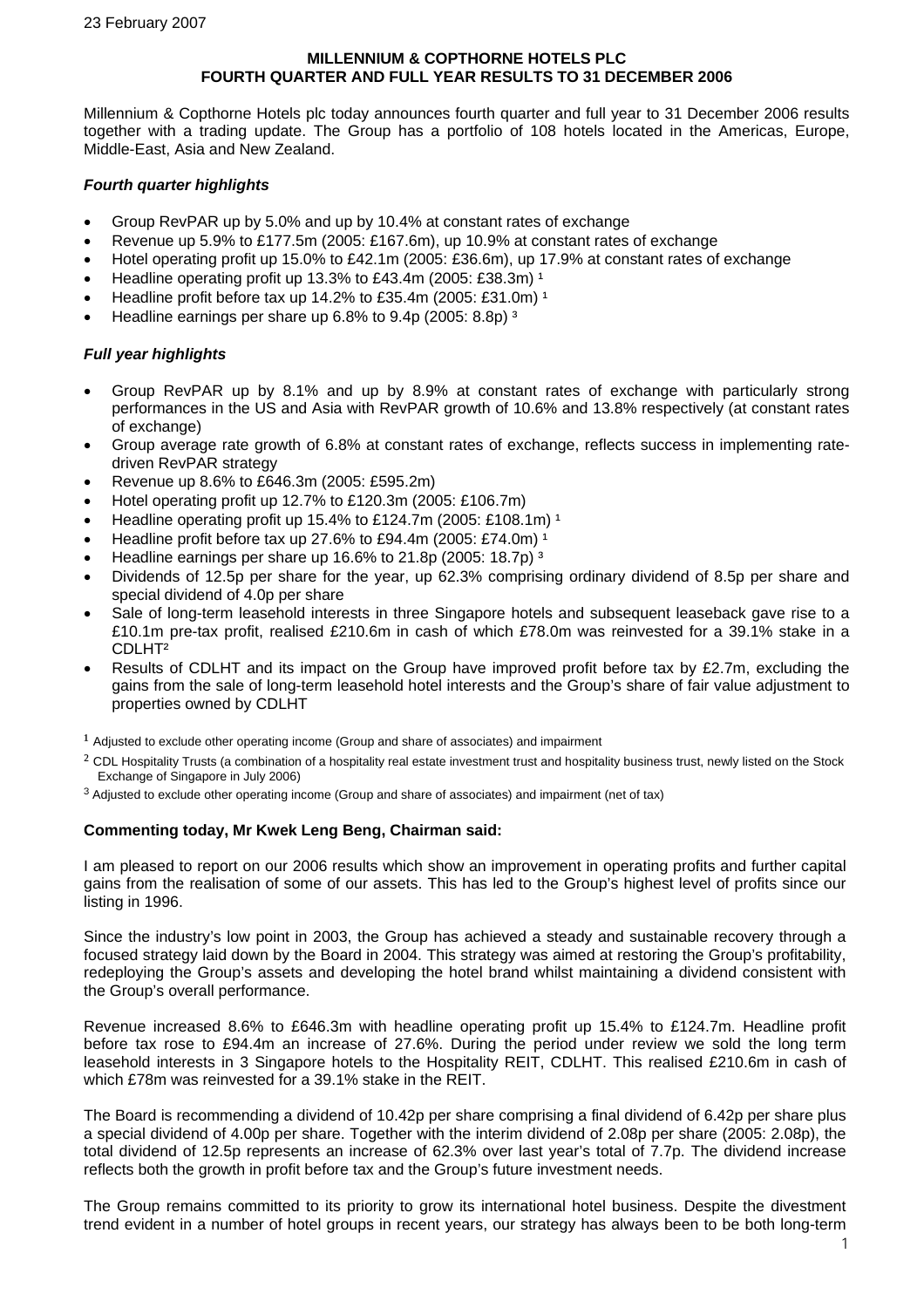owner and operator of hotels given the size of our portfolio. The Group will continue to grow the hotel business by adopting sustainable strategies. The financial capacity reflected in the Group's balance sheet and the flexibility created through the CDLHT platform put us in an advantageous position to seize opportunities.

As a hotel chain with substantial real estate assets, the Group is able to maximise the value of our hotels at the right time to create a larger sustainable earnings stream. We have demonstrated our ability to unlock shareholder value. The sale of The Plaza Hotel in New York is an example of how the Group maximised value by selling an asset based on its real estate potential rather than on earnings alone. The recent flotation of the CDLHT is another example where we have realised both one off gains and continue to enjoy the value that CDLHT is generating.

The Group is now well placed for growth. This will be realised through continued focus on improvements in operational performance and, in the medium term, by elevating the status of some of our key strategic hotels in prime locations. This repositioning exercise will be achieved through the total refurbishment and redevelopment of these hotels, with the ultimate objective of enhancing their earnings potential and value.

We have commissioned a study of the Millennium brand. This study confirms further improvement in both our brand recognition and reputation. This progress is particularly encouraging following a recovery period in which we reduced brand investment to protect Group earnings. In global terms, our brand awareness continues to grow and its strength is underlined by our success in winning management contracts in the highly competitive Asian, Middle Eastern and UK markets. The Group announced 9 new management contracts during the year taking the total number of rooms signed since 2004 to just under 4,000 and the total number of management contracts to 21.

In 2005, the Group announced its commitment to grow the Copthorne chain. Since that announcement, we have secured 4 management contracts. Over time, there remains a significant opportunity to increase the total number of Copthorne rooms without further acquisitions due to existing redevelopment potential within these properties. The Manchester Copthorne, for instance, should be suitable for redevelopment to take advantage of the transformation of the city where the super casino will be located.

Asia is a key region in the Group's future development. It has fully recovered from the Asian financial crisis and is once again a resurgent region. The growth in inter-city business and leisure travel resulting in increased demand for accommodation is expected to outstrip the growth in hotel rooms. This situation is expected to remain particularly acute in Singapore for at least the next three years. Beyond this timeframe visitor arrivals to Singapore are expected to increase from the current 9 million to 17 million, by 2015, as a result of initiatives to be implemented by the Singapore tourism board. The Group owns and operates prime assets in gateway Asian cities such as Bangkok, Kuala Lumpur, Taipei, Seoul, Shanghai and from 2008, Beijing. With the substantial growth of real estate values in some of these key cities, acquisition of prime sites has become more restricted and more expensive.

The appointment of Peter Papas as the Group Chief Executive Officer, with effect from 1 March, will bring a fresh perspective to the management team. His broad experience as a chartered accountant, investment banker, director within the hospitality and private equity sectors as well as being a hands-on leader will be invaluable to the Group. Peter will be able to offer new approaches and provide the Group with fresh impetus to drive organic growth, and, if the right opportunities arise, growth through acquisition.

In the first six weeks of 2007, trading has continued to be in line with the positive trends of 2006 with RevPAR growth of 10.5%. We remain confident, therefore, of a successful outcome to the year as a whole.

I am confident that, with the new management team, we have a solid foundation from which we can move our business forward into the next stage of its development.

#### **Enquiries:**

Robin Lee, Senior Vice President Finance  $+44$  (0) 20 7872 2444 Millennium & Copthorne Hotels plc

Ben Foster/Charlie Watenphul Financial Dynamics +44 (0) 20 7831 3113

There will be an audio webcast of the results presentation from 9:15am on 23<sup>rd</sup> February 2007 on [http://www.millenniumhotels.com](http://www.millenniumhotels.com/)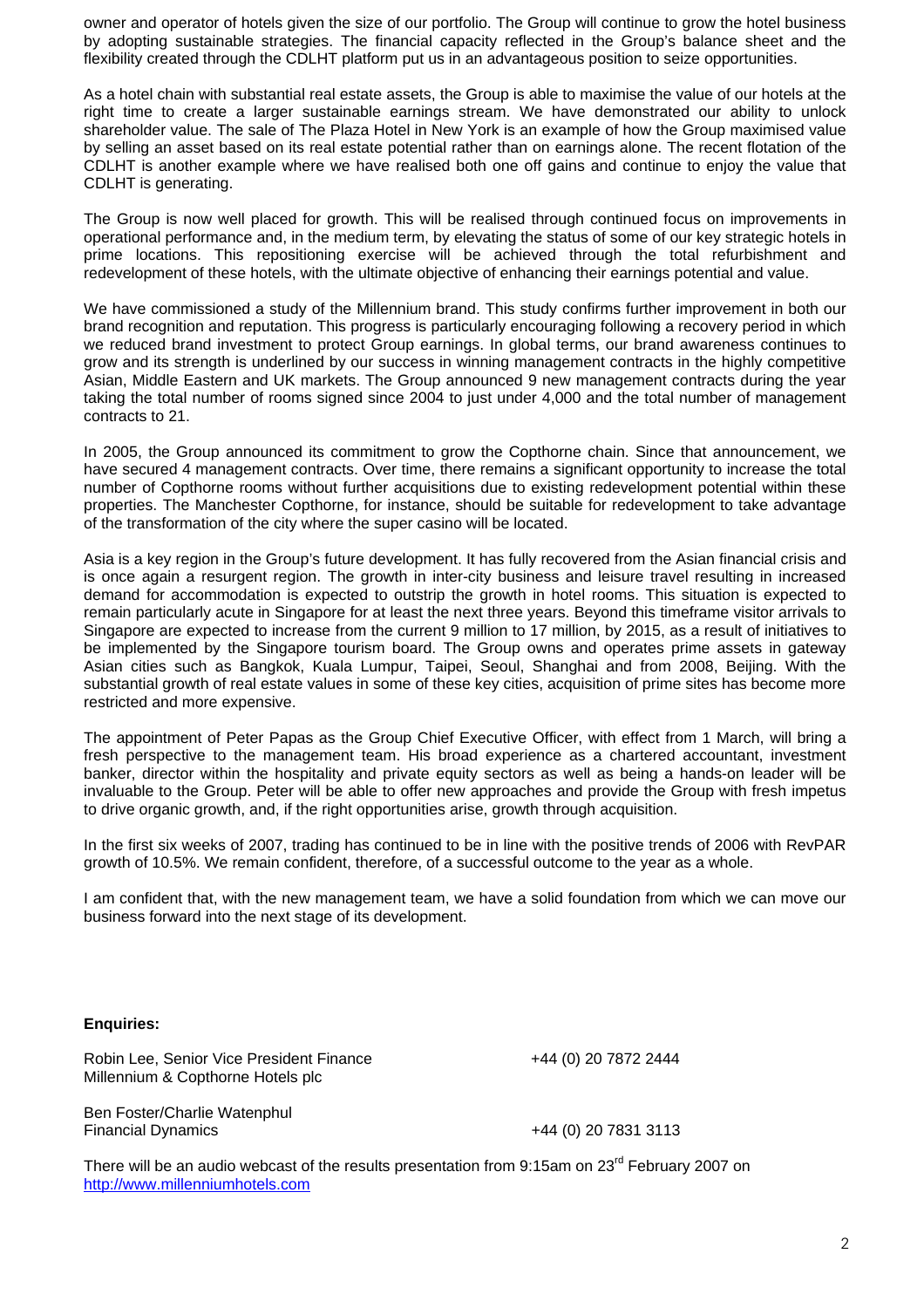#### **MILLENNIUM & COPTHORNE HOTELS PLC FOURTH QUARTER AND FULL YEAR RESULTS TO 31 DECEMBER 2006**

### **FINANCIAL REVIEW**

|                                                           | Fourth quarter   |                  | Full year |       |
|-----------------------------------------------------------|------------------|------------------|-----------|-------|
|                                                           | 2006             | 2005             | 2006      | 2005  |
|                                                           | £m               | £m               | £m        | £m    |
|                                                           |                  |                  |           |       |
| <b>Revenue</b>                                            | 177.5            | 167.6            | 646.3     | 595.2 |
|                                                           |                  |                  |           |       |
| Headline operating profit                                 | 43.4             | 38.3             | 124.7     | 108.1 |
| Other operating income - subsidiaries <sup>1</sup>        | 11.2             | 12.2             | 21.6      | 28.3  |
| Other operating income - share of associates <sup>1</sup> | 17.7             |                  | 17.7      |       |
| Impairment                                                | (3.5)            | (6.5)            | (3.5)     | (6.5) |
| Other <sup>2</sup>                                        | (2.6)            | (1.9)            | (6.3)     | (5.0) |
| <b>Operating profit</b>                                   | 66.2             | 42.1             | 154.2     | 124.9 |
|                                                           |                  |                  |           |       |
| Headline profit before tax <sup>3</sup>                   | 35.4             | 31.0             | 94.4      | 74.0  |
| <b>Profit before tax</b>                                  | 60.8             | 36.7             | 130.2     | 95.8  |
|                                                           |                  |                  |           |       |
| <b>Headline EPS</b>                                       | 9.4 <sub>p</sub> | 8.8p             | 21.8p     | 18.7p |
| <b>Basic EPS</b>                                          | 17.4p            | 8.8 <sub>p</sub> | 34.5p     | 21.3p |

| Key performance measures                                                                                                                                                                                                                                                                                                                |                                              |                                 |                                                              |                                                    |  |  |  |  |  |
|-----------------------------------------------------------------------------------------------------------------------------------------------------------------------------------------------------------------------------------------------------------------------------------------------------------------------------------------|----------------------------------------------|---------------------------------|--------------------------------------------------------------|----------------------------------------------------|--|--|--|--|--|
| RevPAR growth at constant rates of exchange*<br>Occupancy growth<br>Average room rate growth at constant rates of exchange*<br>Hotel revenue growth at constant rates of exchange*<br>Hotel operating profit growth at constant rates of<br>exchange*<br>Effective tax rate (excluding joint ventures and associates)<br>Free cash flow | 10.4%<br>2.5%<br>$7.7\%$<br>$9.7\%$<br>17.9% | n/a<br>n/a<br>n/a<br>n/a<br>n/a | 8.9%<br>1.9%<br>6.8%<br>7.4%<br>12.9%<br>$21.1\%$<br>£283.3m | n/a<br>n/a<br>n/a<br>n/a<br>n/a<br>28.2%<br>£69.0m |  |  |  |  |  |

1. Other operating income – subsidiaries represents profit on disposal of operating assets, business interruption insurance proceeds and fair value adjustments to investment property.

 Other operating income – share of associates, represents the Group's 39.1% share of fair value adjustment to properties owned by CDLHT.

2. Other represents share of interest, tax and minority interests of joint ventures and associates.

3. Headline profit before tax excludes other operating income and impairment.

\* At constant rates of exchange (December 2006 exchange rates)

### **Trading performance**

**For the fourth quarter**, the Group recorded a pre tax profit of £60.8m (2005: £36.7m). Hotel operating profit margin improved to 24.8% compared to 22.6% in 2005. Headline profit before tax increased by £4.4m to £35.4m (2005: £31.0m). Basic earnings per share increased by 97.7% to 17.4p (2005: 8.8p) and headline EPS increased by 6.8% to 9.4p (2005: 8.8p).

Group RevPAR for the fourth quarter increased by 10.4% at constant rates of exchange. Group occupancies increased by 2.5% and average rate grew by 7.7%. At constant rates of exchange, total hotel revenues increased by £15.1m and hotel operating profit by £6.4m to £42.1m.

**For the full year**, the Group recorded a pre tax profit of £130.2m (2005: £95.8m). Hotel operating profit margin improved to 19.4% compared to 18.4% in 2005. Headline profit before tax increased by £20.4m to £94.4m (2005: £74.0m). Basic earnings per share increased by 62.0% to 34.5p (2005: 21.3p) and headline EPS increased by 16.6% to 21.8p (2005: 18.7p).

Group RevPAR for the year increased by 8.9% at constant rates of exchange. Group occupancies increased by 1.9% and average rate grew by 6.8%. At constant rates of exchange, total hotel revenues increased by £43.0m and hotel operating profit by £13.7m to £120.3m.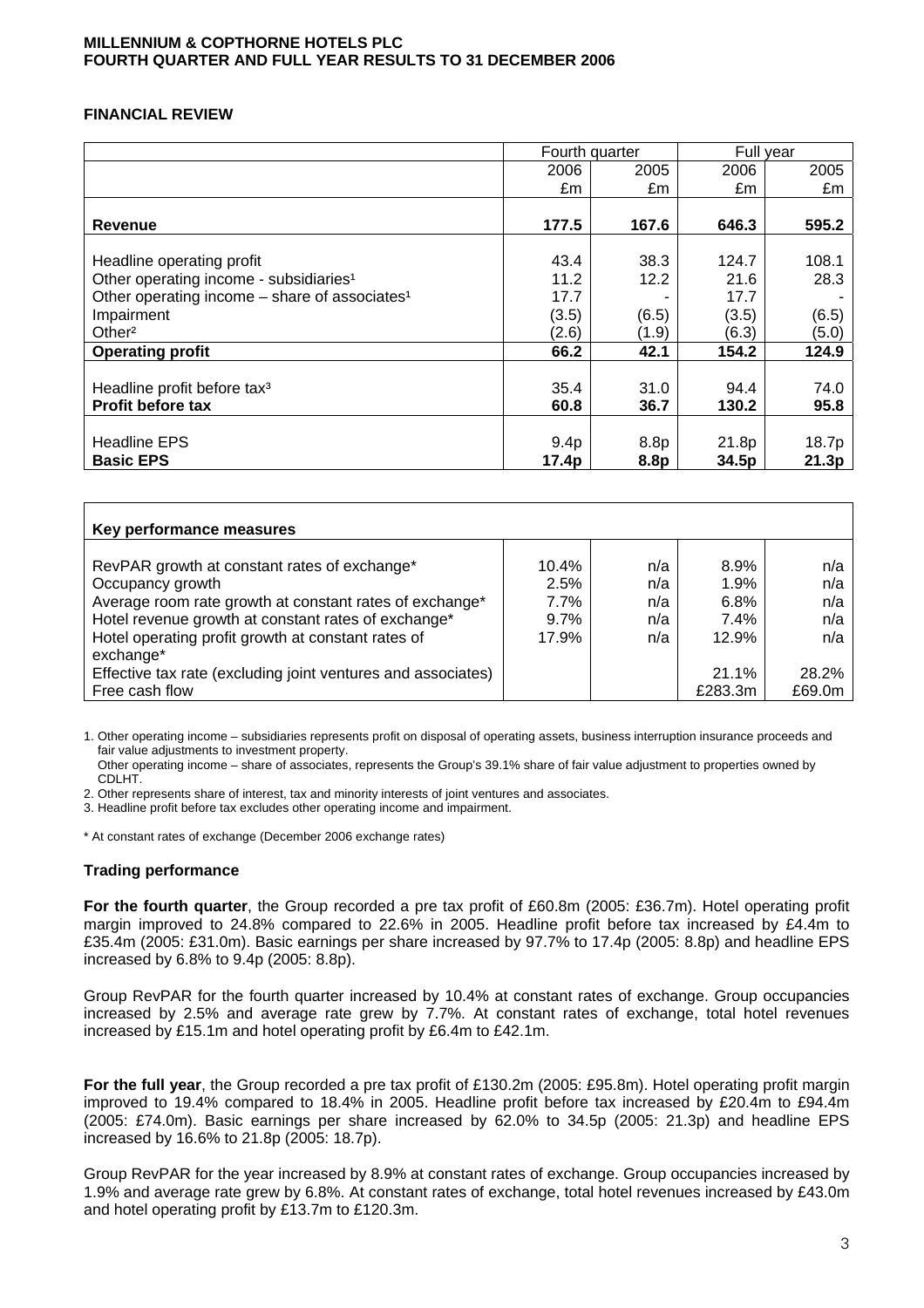The impact of CDLHT results on the Group has improved profit before tax by £2.7m, excluding the gains from sale of long-term leasehold interests.

Other operating income of the Group includes increases in the fair value of investment property £4.9m (2005: £5.9m), profit on sale and leaseback of three Singapore hotels of £10.1m and business interruption insurance proceeds £5.5m (2005: £12.8m). The share of associates other income of £17.7m represents the Group's share of uplift in value of properties owned by CDLHT.

#### **Taxation**

The total Group tax charge excluding the tax relating to joint ventures is £22.1m (2005: £26.0m), giving rise to an effective rate of 21.1% (2005: 28.2%). The lower rate in 2006 is primarily due to a tax credit arising on the disposal of three of our Singapore hotels.

A tax charge of £1.8m (2005: £1.4m) relating to joint ventures and associates is included in the reported profit before tax.

#### **Sale of three Singapore hotels and investment in CDL Hospitality Trusts**

Following a strategic review of its Singapore hotels and with a view to build an asset-light, fee based income platform, the Group has capitalised on the strong market sentiments of real estate investment trusts in Singapore and unlocked value through the sale of long term leasehold interests in three Singaporean hotels for a consideration of S\$612.2m (£210.6m) to CDL Hospitality Trusts ('CDLHT'), a hospitality real estate investment trust group on 19 July 2006. This has created a platform for the acceleration of future asset portfolio and fee income growth for the Group. To demonstrate our commitment to CDLHT, the Group re-invested £78.0m for a 39.1% interest in CDLHT.

Net proceeds from the sale have been used to reduce the Group's net debt.

CDLHT also acquired the Grand Copthorne Waterfront Hotel, a Group-managed hotel, from our intermediate parent company City Developments Limited for S\$234.1m (£80.5m). CDLHT, in turn entered into an agreement on 19 July 2006 to lease all four hotels back to the Group. The Group entered into a further agreement with CDLHT to manage CDLHT for which the Group receives a management fee.

The Group recorded a £10.1m pre-tax profit from the sale of long leasehold interests in the three hotels. This is calculated after the deduction of an unrealised pre-tax profit element of £6.5m (£9.3m post-tax profit) representing 39.1% of total profit which is in line with the Group's accounting policy whereby transactions with associates are eliminated to the extent of the Group's interest in the entity. This unrealised element has been reflected in a comparable reduction of the Group's cost of investment in associates shown in the balance sheet.

The CDLHT's initial public offering price of S\$0.83 has increased by S\$0.84 to S\$1.67 as at 31 December 2006. As at 30 January 2007, the share price was S\$1.76.

#### **Fair value adjustments of investment properties**

At the end of 2006, the Group's investment commercial properties consisting of the King's Tanglin Shopping Centre in Singapore and the Biltmore Court & Tower, Los Angeles were subject to an external professional valuation. These properties recorded an aggregated uplift in value of £4.9m (2005: £5.9m). In line with the Group's accounting policy this has been credited to the income statement under other operating income.

Under its accounting policies the properties of CDLHT were also subject to external valuation. The properties recorded an uplift for which the Group's 39.1% share was £17.7m. This has been credited to the income statement under other operating income - share of associates.

#### **Valuation of hotel assets**

The Group states land and buildings at depreciated deemed cost, being their UK GAAP carrying value, including revaluations as at 1 January 2004 together with additions thereafter less subsequent depreciation or provision for impairment. External professional open market valuations on certain of the Group's hotel portfolio have taken place at 31 December in each of the years 2004, 2005 and 2006 covering the entire Group's hotel portfolio over this three year period. Valuation surpluses have not been recorded in the accounts. Based on external valuations conducted at 31 December 2006 on 29% (based on net book value) of the Group's hotel portfolio, a valuation surplus of £78.3m is estimated but this has not been recorded in the accounts.

The Group undertakes an annual review of the carrying value of hotel and property assets for indications of impairment. An impairment charge of £3.5m (2005: £6.5m) has been recorded in the year.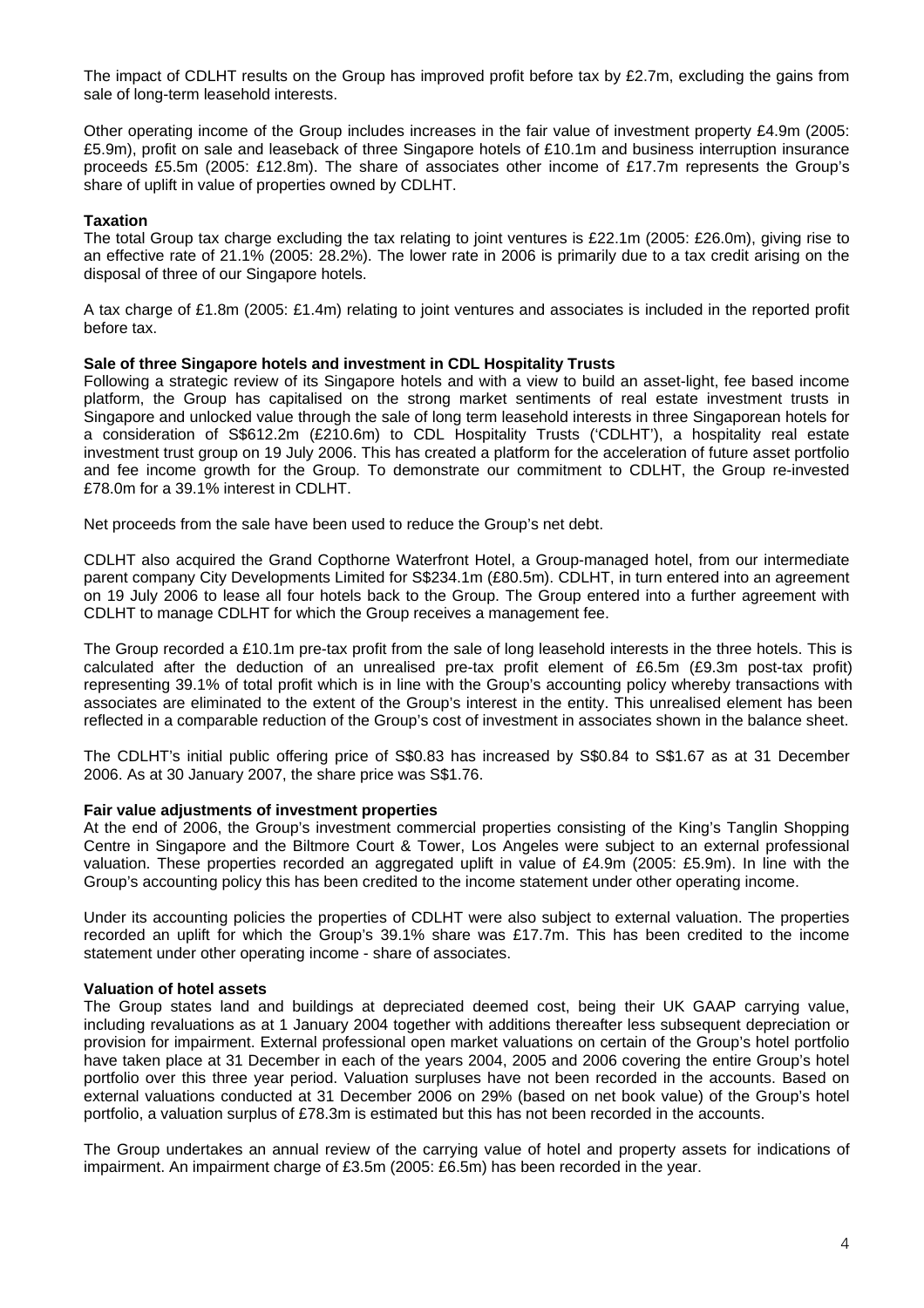#### **Earnings per share**

Basic earnings per share grew by 13.2p to 34.5p (2005: 21.3p).

In the same way that the Group adjusts profit before tax to remove the impact of other operating income and impairment in arriving at headline profit before tax, it also reports headline earnings per share. The adjustments to earnings per share are set out in note 5 to this announcement. Headline earnings per share rose from 18.7p per share in 2005 to 21.8p per share in 2006, a 3.1p increase. The growth in headline earnings per share is due to a combination of both operating profit growth and a lower current tax rate noted above.

### **Dividend**

The Group is recommending a final dividend of 6.42p per share this year plus a special dividend of 4.00p per share, compared to 5.62p last year. Taken together with the interim dividend of 2.08p (2005: 2.08p), the total dividend of 12.5p represents an increase of 62.3% over last year's total of 7.7p. The dividend increase is a reflection of both the growth in profit before tax and the Group's future investment needs.

This dividend for 2006 is covered 2.8 times by earnings (2005: 2.8 times). Subject to approval by shareholders at the Annual General Meeting to be held on 3 May 2007, the final dividend and special dividend will be paid on 18 May 2007 to shareholders on the register on 23 March 2007. The ex-dividend date of the Company's shares is 21 March 2007.

### **Future funding**

With the Group's modest gearing levels, it substantial interest cover, £156.4m of undrawn and committed facilities and demonstrable ability to unlock property value through a REIT, the Group is confident that it will be able to finance its planned capital commitments.

### **Cash Flow and Balance sheet**

During the year, the Group generated free cash flow (before dividend payments) of £283.3m, an increase of £214.3m compared to 2005. The improvement in free cash flow reflects the increase in profits, a net working capital outflow of £2.0m and disposal proceeds from the sale of long term leasehold interests in three Singapore hotels.

Of the £2.5m net additions to development properties, £6.2m was invested in the redevelopment of the Four Points Sunnyvale Hotel in California into 240 residential condominiums for sale and a 250-room hotel. Development of Four Points Sunnyvale Hotel is expected to complete in 2009.

At 31 December 2006, the Group's net debt was £220.0m lower than 2005 at £260.4m (2005: £480.4m).

|                                                                   | 2006<br>£m | 2005<br>£m |
|-------------------------------------------------------------------|------------|------------|
| Cash generated from operations (excluding development properties) | 147.0      | 133.7      |
| Interest and tax                                                  | (37.4)     | (42.4)     |
| Total investment in properties                                    | (37.1)     | (56.8)     |
| Analysed between<br>Development and refurbishment of hotels       | (34.6)     | (39.2)     |
| Expenditure on development properties                             | (2.5)      | (17.6)     |
| <b>Disposals</b>                                                  | 210.8      | 34.5       |
| Free cash flow                                                    | 283.3      | 69.0       |
| Investment in associate (39.1% in CDL Hospitality Trusts)         | (78.0)     |            |
| Increase in loan to joint venture                                 | (3.3)      |            |
| Proceeds from disposal of joint venture                           | 4.0        | 6.5        |
| Dividends paid - to equity holders of the parent                  | (9.1)      | (31.5)     |
| - to minorities                                                   | (2.2)      | (2.3)      |
| Other movements                                                   | 25.3       | (39.1)     |
| Decrease in net debt                                              | 220.0      | 2.6        |
| Opening net debt                                                  | (480.4)    | (483.0)    |
| <b>Closing net debt</b>                                           | (260.4)    | (480.4)    |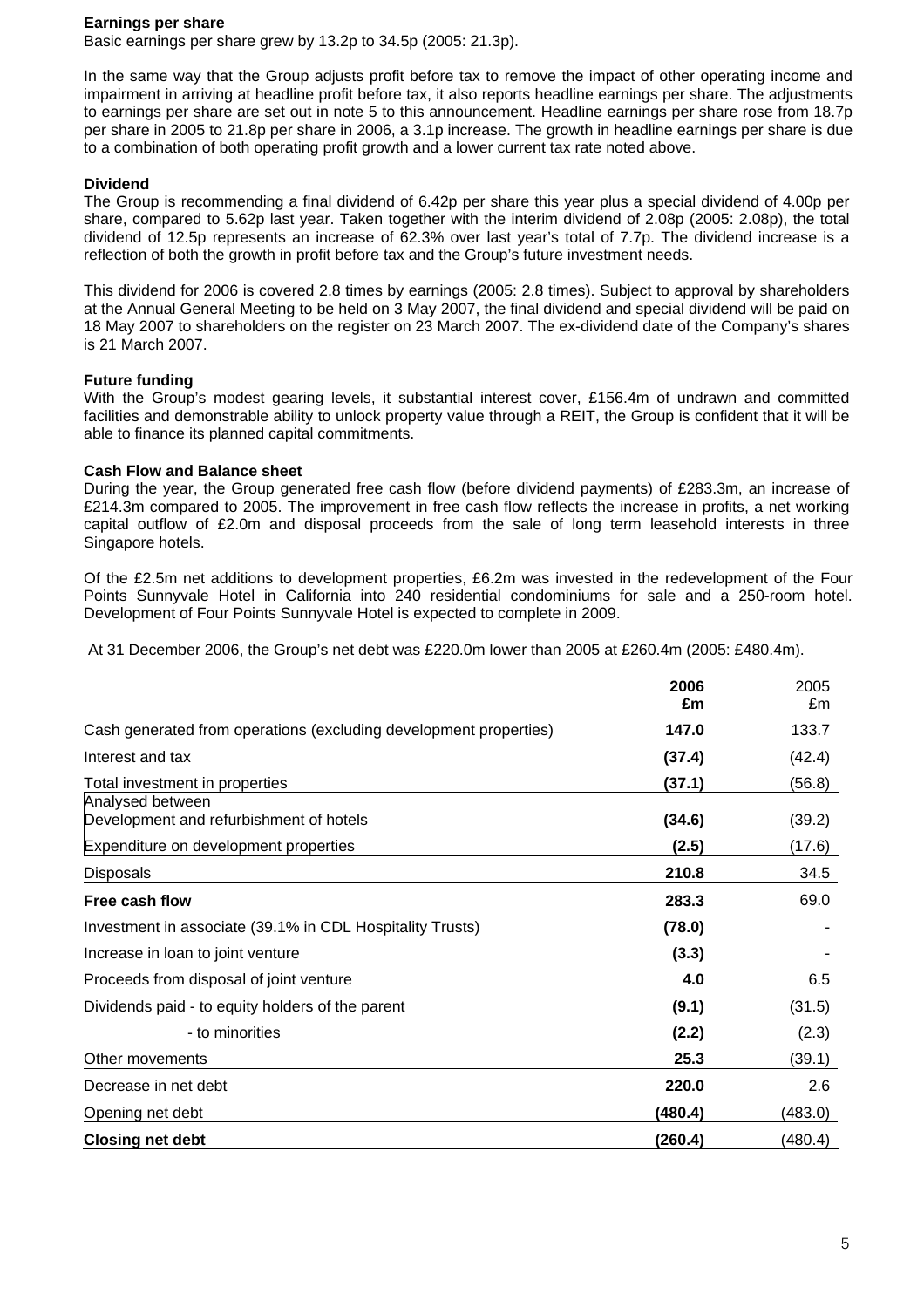Property, plant and equipment has been reduced by £185.7m comprising the net book values of the three hotels in which long term leasehold interests were sold less a nominal reversionary interest carrying values from the two freehold hotels disposed (Orchard Hotel and M-Hotel). Leasehold premium prepayment has also been reduced by £7.6m, being the land element of the remaining long leasehold interest of the Kings Hotel, now assigned to CDLHT.

Investments in associates have been: (i) increased by the Group's 39.1% investment in CDLHT of £78.0m which, as noted above, has been reduced by £9.3m of unrealised post-tax profits arising from the sale of the long leasehold interests; (ii) increased by CDLHT earnings, equity accounted for, that have not been distributed by way of dividend and its share of the asset revaluation reserves; and (iii) adjusted by exchange translation differences.

#### **FULL YEAR PERFORMANCE BY REGION**

#### **UNITED STATES New York**

RevPAR growth in New York continues to be heavily rate-driven with average rate increases of 11.7% while occupancy has grown by 2.0 percentage points. This has resulted in a RevPAR improvement of 14.4%. GOP margin has increased from 34.2% in 2005 to 37.7% in 2006.

Market demand remains high in New York and, combined with our strong market position, this has allowed a continuation of the Group's aggressive rate strategy that was introduced in 2005.

The Millennium Hotel UN Plaza, in addition to good rate growth experienced the largest occupancy increase of our New York hotels and is now the strongest in terms of occupancy level. The Millennium Broadway and Millenium Hilton which continue to have higher occupancies used that base to sell for higher room rates.

## **Regional US**

Excluding the impact of the Wynfield Hotel which the Group repossessed in December 2005 and the closure of the Sunnyvale Four Points Hotel at the beginning of 2006, like-for-like RevPAR increased by 10.3% to £35.92 (2005: £32.57). This was the result of a 2.0 percentage point occupancy increase and a 7.1% rate increase. The Regional US recovery continues to gain momentum, although it is not equally spread across the portfolio. All properties with one exception increased RevPAR, with particularly strong growth in our three key locations of Los Angeles, Boston and Chicago.

On an unadjusted basis, RevPAR was up 6.1% to £34.55 (2005: £32.56).

#### **EUROPE London**

Full year RevPAR increased by 9.5% to £74.50 (2005: £68.01) driven by increases of 2.2 percentage points in occupancy and 6.8% in rate.

Overall London figures were impacted by the 142 room refurbishment during the first quarter at the Millennium Gloucester Hotel. RevPAR growth for this property in the second half of the year was much stronger once the refurbished room stock was available.

Year on year growth at the Copthorne Tara Hotel has been flat. This is the result of a decision to shed two large but low yielding pieces of business to enable future higher yielding corporate business to be booked in their place. Excluding the Tara's performance, London's RevPAR growth was 14%.

### **Rest of Europe**

RevPAR increased by 2.7% to £52.08 with occupancy up by 0.5 percentage points to 73.3%, and average rate up 2.0% to £71.05.

# **Regional UK**

RevPAR increased 2.8% to £53.90 which was entirely driven by rate.

Growth in the UK market remains mixed with the strongest improvements coming from our two Scottish hotels whilst over supply of room stock in Cardiff has had a negative impact on RevPAR in this city.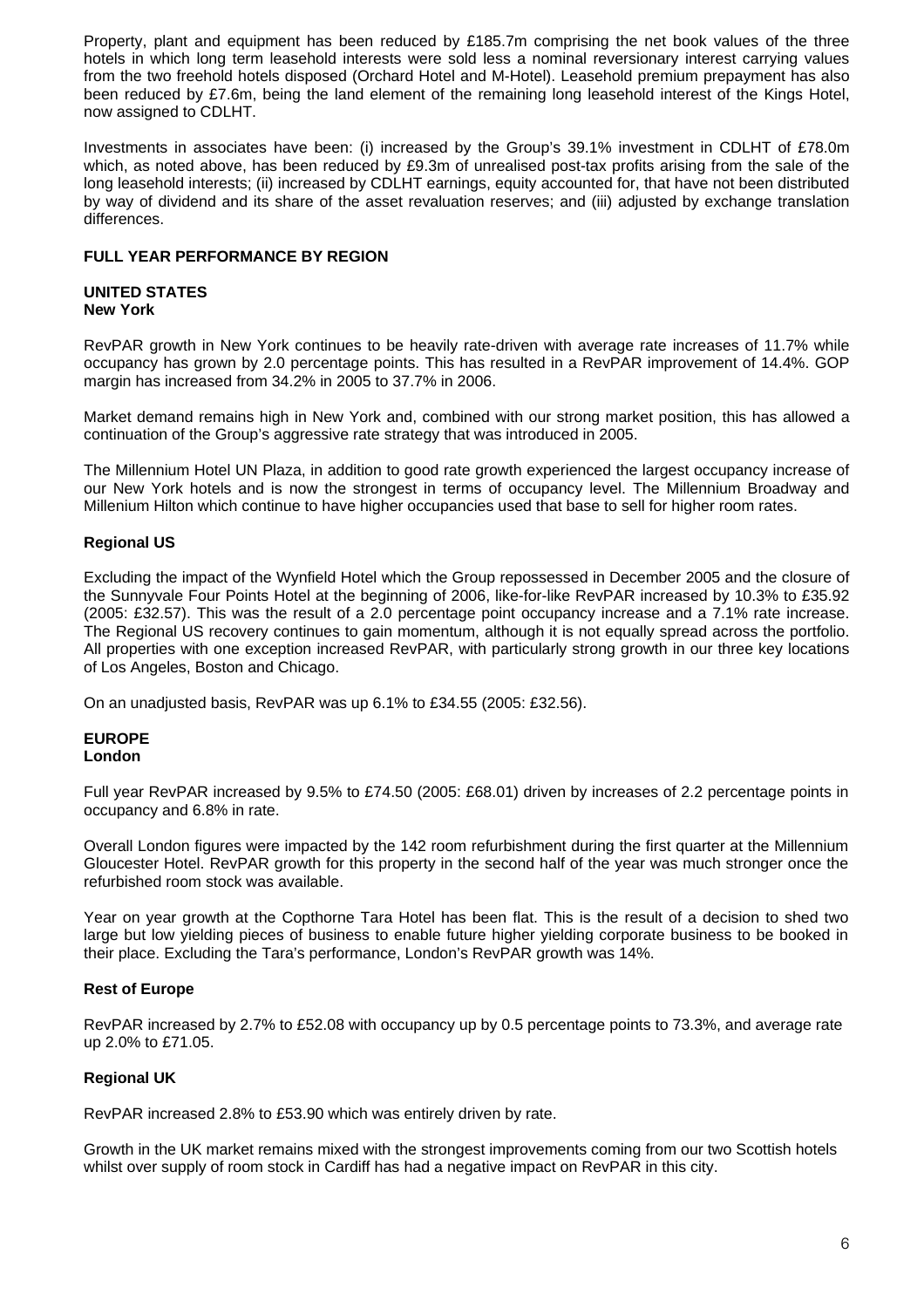#### **France & Germany**

Our presence in these two countries remains limited to four hotels. RevPAR increased by 2.1% to £49.12 primarily through occupancy with a small increase in rate.

All four properties experienced positive RevPAR growth with our two German properties producing the stronger performance.

#### **ASIA**

Our rate-driven growth strategy in Asia achieved an increase in average rate of 10.2% to £59.07. Occupancy increased by 2.4 percentage points resulting in RevPAR up 13.8% to £44.95.

#### **Singapore**

Singapore was the strongest market in the Group this year. On a like for like basis, with full year pro-forma figures for the Grand Copthorne Waterfront, Singapore properties have grown RevPAR by 31.5% driven by occupancy growth and strong rate increases.

#### **Rest of Asia**

Outside of Singapore, overall growth has been more modest. RevPAR increased by 6.1% driven mainly by rate increases.

All hotels improved on prior year RevPAR with the strongest growth arising in our two Malaysian properties. Of our larger Asian properties, Grand Hyatt Taipei saw rate growth at the expense of occupancy whilst the Millennium Seoul Hilton showed a modest rate increase.

#### **NEW ZEALAND**

In New Zealand, where we operate under the Millennium, Copthorne and Kingsgate brands, RevPAR has remained flat at £27.65 with little change in occupancy or average rate.

There was modest growth in both the Millennium and Copthorne brands offset by a shortfall in the Kingsgate brand. The leases on two of the Kingsgate hotels were due to expire this year and sales and marketing activities were consequently scaled down. Subsequently, the leases were extended by one and two years. This resulted in the loss of specific seasonal business which was not readily replaceable. Also contributing to the shortfall within Kingsgate is the refurbishment of the Kingsgate Oriental Bay.

### **REVIEW AND OUTLOOK**

I am pleased to report on our 2006 results which show an improvement in operating profits and further capital gains from the realisation of some of our assets. This has led to the Group's highest level of profits since our listing in 1996.

Since the industry's low point in 2003, the Group has achieved a steady and sustainable recovery through a focused strategy laid down by the Board in 2004. This strategy was aimed at restoring the Group's profitability, redeploying the Group's assets and developing the hotel brand whilst maintaining a dividend consistent with the Group's overall performance.

Revenue increased 8.6% to £646.3m with headline operating profit up 15.4% to £124.7m. Headline profit before tax rose to £94.4m an increase of 27.6%. During the period under review we sold the long term leasehold interests in 3 Singapore hotels to the Hospitality REIT, CDLHT. This realised £210.6m in cash of which £78m was reinvested for a 39.1% stake in the REIT.

The Board is recommending a dividend of 10.42p per share comprising a final dividend of 6.42p per share plus a special dividend of 4.00p per share. Together with the interim dividend of 2.08p per share (2005: 2.08p), the total dividend of 12.5p represents an increase of 62.3% over last year's total of 7.7p. The dividend increase reflects both the growth in profit before tax and the Group's future investment needs.

The Group remains committed to its priority to grow its international hotel business. Despite the divestment trend evident in a number of hotel groups in recent years, our strategy has always been to be both long-term owner and operator of hotels given the size of our portfolio. The Group will continue to grow the hotel business by adopting sustainable strategies. The financial capacity reflected in the Group's balance sheet and the flexibility created through the CDLHT platform put us in an advantageous position to seize opportunities.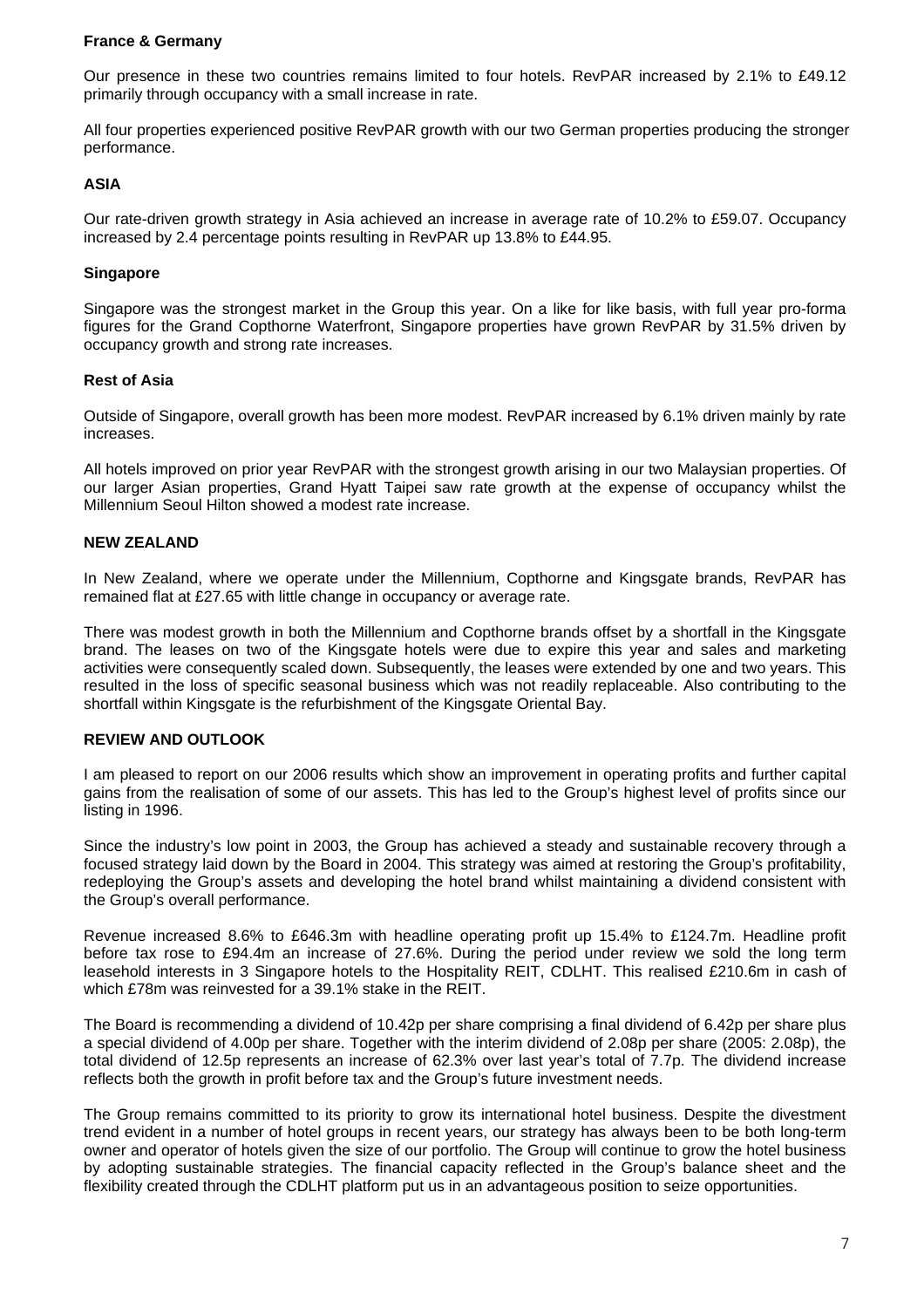As a hotel chain with substantial real estate assets, the Group is able to maximise the value of our hotels at the right time to create a larger sustainable earnings stream. We have demonstrated our ability to unlock shareholder value. The sale of The Plaza Hotel in New York is an example of how the Group maximised value by selling an asset based on its real estate potential rather than on earnings alone. The recent flotation of the CDLHT is another example where we have realised both one off gains and continue to enjoy the value that CDLHT is generating.

The Group is now well placed for growth. This will be realised through continued focus on improvements in operational performance and, in the medium term, by elevating the status of some of our key strategic hotels in prime locations. This repositioning exercise will be achieved through the total refurbishment and redevelopment of these hotels, with the ultimate objective of enhancing their earnings potential and value.

We have commissioned a study of the Millennium brand. This study confirms further improvement in both our brand recognition and reputation. This progress is particularly encouraging following a recovery period in which we reduced brand investment to protect Group earnings. In global terms, our brand awareness continues to grow and its strength is underlined by our success in winning management contracts in the highly competitive Asian, Middle Eastern and UK markets. The Group announced 9 new management contracts during the year taking the total number of rooms signed since 2004 to just under 4,000 and the total number of management contracts to 21.

In 2005, the Group announced its commitment to grow the Copthorne chain. Since that announcement, we have secured 4 management contracts. Over time, there remains a significant opportunity to increase the total number of Copthorne rooms without further acquisitions due to existing redevelopment potential within these properties. The Manchester Copthorne, for instance, should be suitable for redevelopment to take advantage of the transformation of the city where the super casino will be located.

Asia is a key region in the Group's future development. It has fully recovered from the Asian financial crisis and is once again a resurgent region. The growth in inter-city business and leisure travel resulting in increased demand for accommodation is expected to outstrip the growth in hotel rooms. This situation is expected to remain particularly acute in Singapore for at least the next three years. Beyond this timeframe visitor arrivals to Singapore are expected to increase from the current 9 million to 17 million, by 2015, as a result of initiatives to be implemented by the Singapore tourism board. The Group owns and operates prime assets in gateway Asian cities such as Bangkok, Kuala Lumpur, Taipei, Seoul, Shanghai and from 2008, Beijing. With the substantial growth of real estate values in some of these key cities, acquisition of prime sites has become more restricted and more expensive.

The appointment of Peter Papas as the Group Chief Executive Officer, with effect from 1 March, will bring a fresh perspective to the management team. His broad experience as a chartered accountant, investment banker, director within the hospitality and private equity sectors as well as being a hands-on leader will be invaluable to the Group. Peter will be able to offer new approaches and provide the Group with fresh impetus to drive organic growth, and, if the right opportunities arise, growth through acquisition.

In the first six weeks of 2007, trading has continued to be in line with the positive trends of 2006 with RevPAR growth of 10.5%. We remain confident, therefore, of a successful outcome to the year as a whole.

I am confident that, with the new management team, we have a solid foundation from which we can move our business forward into the next stage of its development.

**Kwek Leng Beng** 

**Chairman 22 February 2007**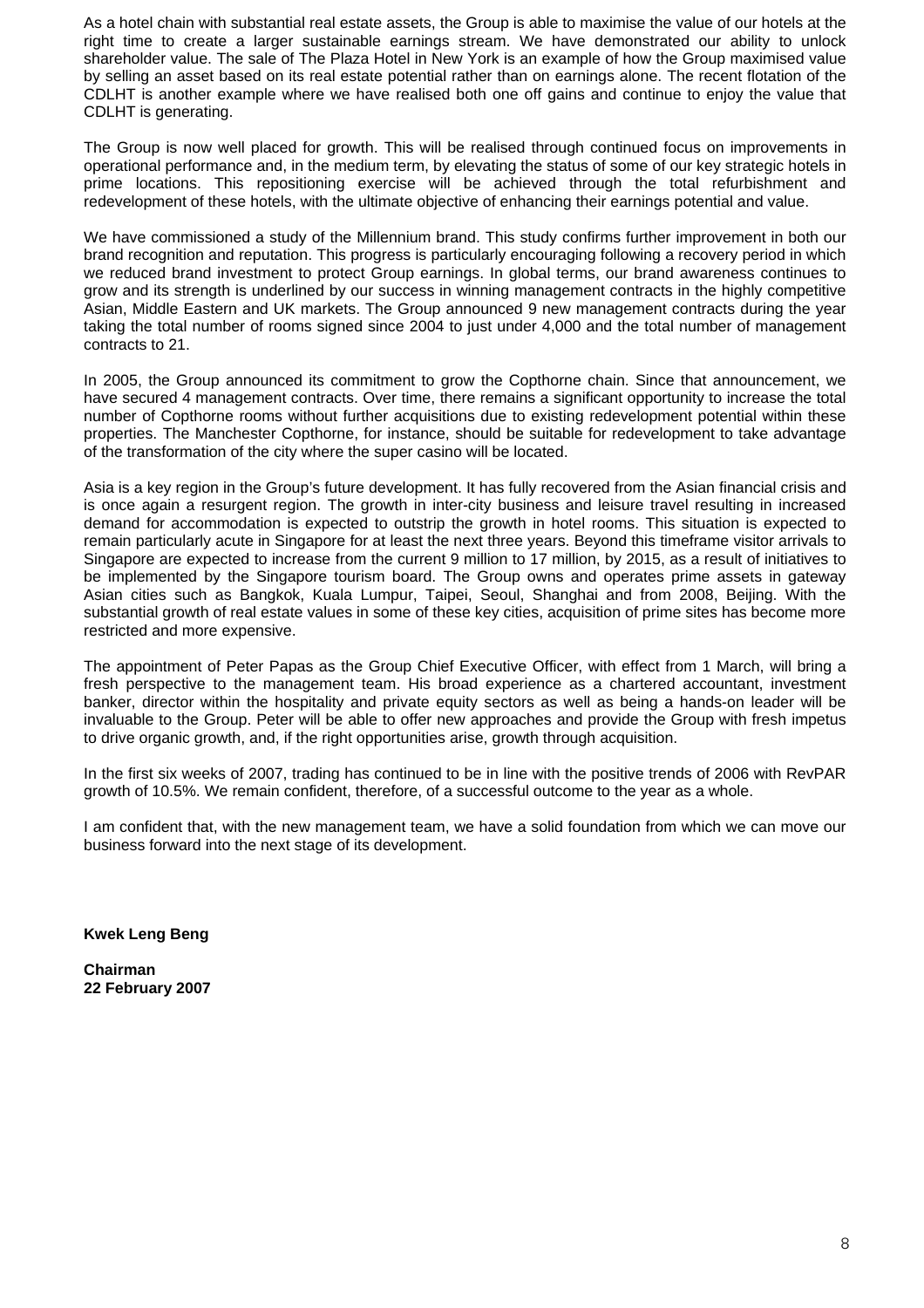# **Consolidated income statement**

## **for the fourth quarter and full year ended 31 December 2006**

|                                                                                   | <b>Notes</b>   | <b>Fourth quarter</b> |            | <b>Full year</b> |            |  |
|-----------------------------------------------------------------------------------|----------------|-----------------------|------------|------------------|------------|--|
|                                                                                   |                | 2006<br>£m            | 2005<br>£m | 2006<br>£m       | 2005<br>£m |  |
| Revenue                                                                           | $\overline{2}$ | 177.5                 | 167.6      | 646.3            | 595.2      |  |
| Cost of sales                                                                     |                | (72.7)                | (69.4)     | (277.4)          | (259.1)    |  |
| <b>Gross profit</b>                                                               |                | 104.8                 | 98.2       | 368.9            | 336.1      |  |
| Administrative expenses                                                           |                | (70.3)                | (69.6)     | (261.5)          | (243.0)    |  |
| Other operating income                                                            | 3              | 11.2                  | 12.2       | 21.6             | 28.3       |  |
|                                                                                   |                | 45.7                  | 40.8       | 129.0            | 121.4      |  |
| Share of profit of joint ventures and<br>associates                               |                | 20.5                  | 1.3        | 25.2             | 3.5        |  |
| Analysed between share of:<br>Operating profit before other income                |                | 5.4                   | 3.2        | 13.8             | 8.5        |  |
| Other operating income                                                            |                | 17.7                  |            | 17.7             |            |  |
| Interest, tax and minority interests                                              |                | (2.6)                 | (1.9)      | (6.3)            | (5.0)      |  |
| <b>Operating profit</b>                                                           |                | 66.2                  | 42.1       | 154.2            | 124.9      |  |
| Analysed between:<br><b>Headline operating profit</b>                             | $\overline{2}$ | 43.4                  | 38.3       | 124.7            | 108.1      |  |
| Other operating income - Group                                                    | 3              | 11.2                  | 12.2       | 21.6             | 28.3       |  |
| Other operating income - Share of joint<br>ventures and associates                |                | 17.7                  |            | 17.7             |            |  |
| Impairment (included within administrative<br>expenses)                           |                | (3.5)                 | (6.5)      | (3.5)            | (6.5)      |  |
| Share of interest, tax and minority interests<br>of joint ventures and associates |                | (2.6)                 | (1.9)      | (6.3)            | (5.0)      |  |
| Finance income                                                                    |                | 1.8                   | 0.3        | 5.8              | 6.7        |  |
| Finance expense                                                                   |                | (7.2)                 | (5.7)      | (29.8)           | (35.8)     |  |
| Profit before tax                                                                 |                | 60.8                  | 36.7       | 130.2            | 95.8       |  |
| Income tax expense                                                                | 4              | (7.6)                 | (8.4)      | (22.1)           | (26.0)     |  |
| Profit for the period                                                             |                | 53.2                  | 28.3       | 108.1            | 69.8       |  |
| Attributable to:<br>Equity holders of the parent                                  |                | 50.5                  | 25.3       | 100.1            | 61.1       |  |
| Minority interests                                                                |                | 2.7                   | 3.0        | 8.0              | 8.7        |  |
|                                                                                   |                | 53.2                  | 28.3       | 108.1            | 69.8       |  |
| Basic earnings per share                                                          | 5              | 17.4p                 | 8.8p       | 34.5p            | 21.3p      |  |
| Diluted earnings per share                                                        | 5              | 17.3p                 | 8.8p       | 34.4p            | 21.2p      |  |

The financial results above all derive from continuing activities.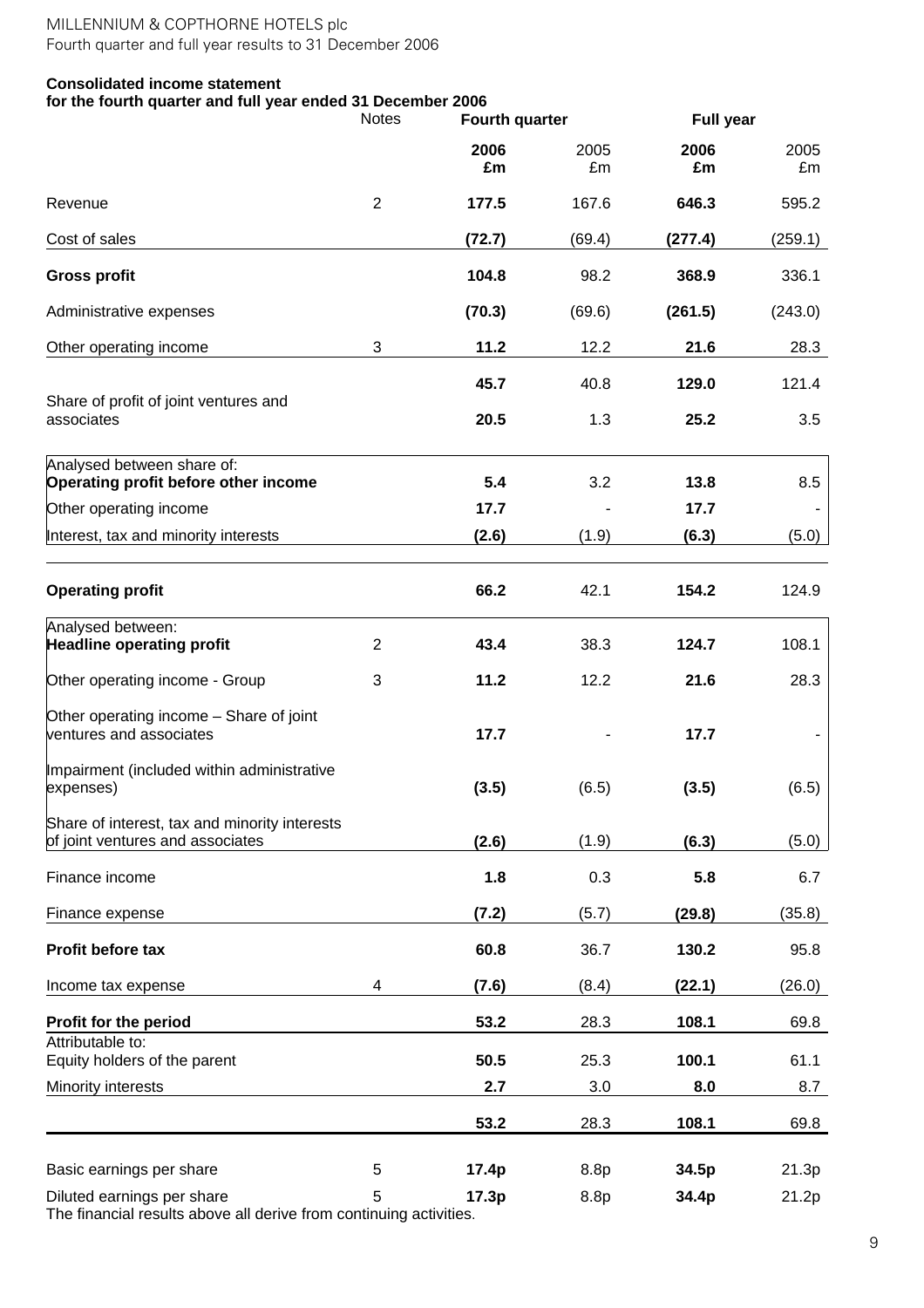#### **Consolidated statement of recognised income and expense for the year ended 31 December 2006**

|                                                                        | Year                         | Year                         |
|------------------------------------------------------------------------|------------------------------|------------------------------|
|                                                                        | ended<br>31 December<br>2006 | ended<br>31 December<br>2005 |
|                                                                        | £m                           | £m                           |
| Foreign exchange translation differences                               | (84.2)                       | 80.7                         |
| Cash flow hedges: amounts recycled to income statement                 |                              | 4.0                          |
| Share of associates other reserve movements                            | (2.3)                        |                              |
| Actuarial losses arising in respect of defined benefit pension schemes | (1.4)                        | (2.4)                        |
| Taxation credit arising on defined benefit pension schemes             | 0.4                          | 0.6                          |
| Taxation credit arising in respect of revalued property                | 2.2                          |                              |
| Income and expense recognised directly in equity                       | (85.3)                       | 82.9                         |
| Profit for the period                                                  | 108.1                        | 69.8                         |
| Total recognised income and expense for the period                     | 22.8                         | 152.7                        |
| Attributable to:                                                       |                              |                              |
| Equity holders of the parent                                           | 25.1                         | 138.3                        |
| Minority interests                                                     | (2.3)                        | 14.4                         |
| Total recognised income and expense for the period                     | 22.8                         | 152.7                        |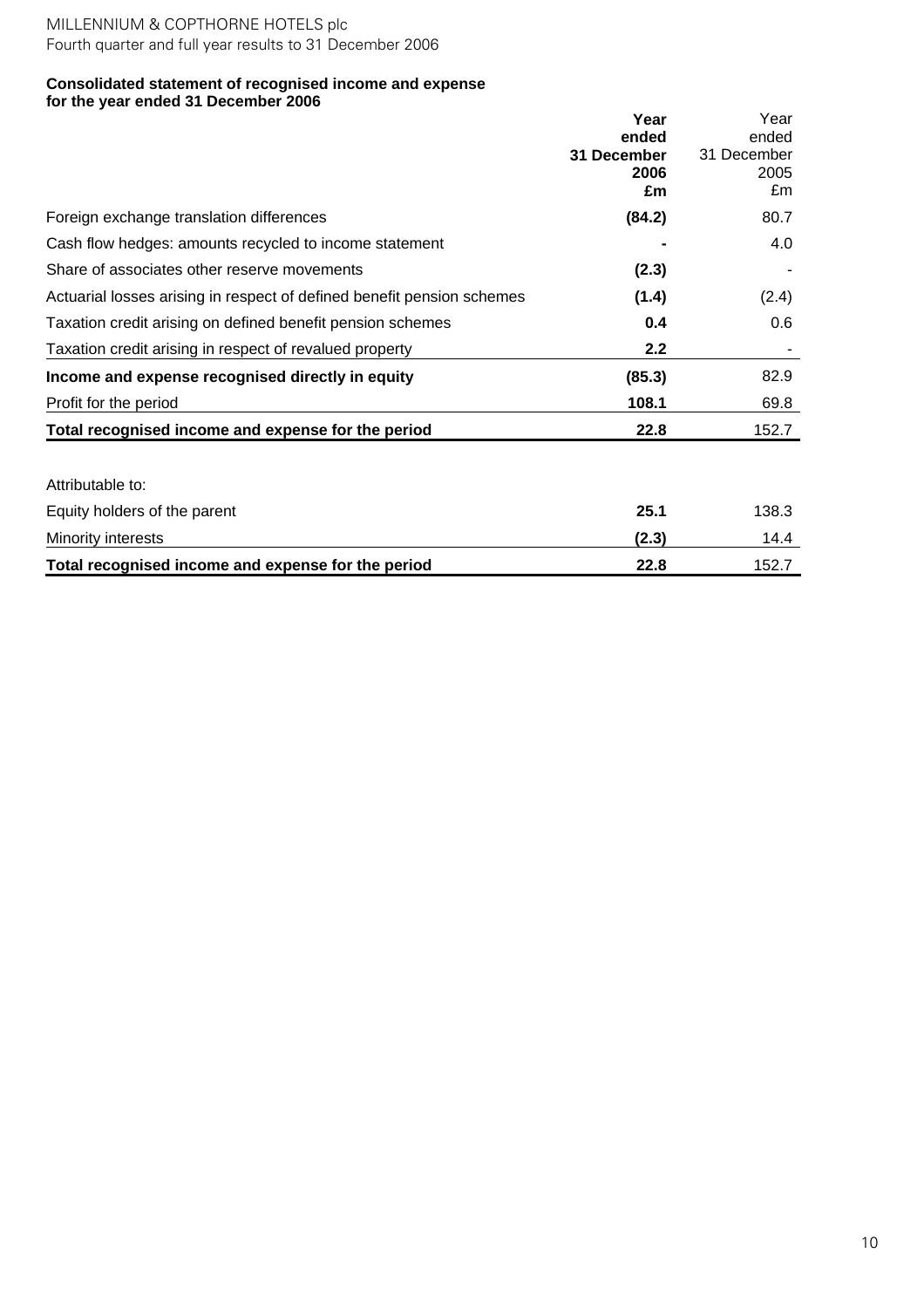### **Consolidated balance sheet as at 31 December 2006**

|                                                           | <b>Notes</b>   | As at<br>31 December<br>2006<br>£m | As at<br>31 December<br>2005<br>£m |
|-----------------------------------------------------------|----------------|------------------------------------|------------------------------------|
| <b>Non-current assets</b>                                 |                |                                    |                                    |
| Property, plant and equipment                             |                | 1,612.4                            | 1,943.4                            |
| Lease premium prepayment                                  |                | 74.6                               | 80.8                               |
| Investment properties                                     |                | 49.6                               | 48.0                               |
| Investments in joint ventures and associates              |                | 115.5                              | 29.0                               |
| Loans due from joint ventures and associates              |                | 26.5                               | 26.3                               |
| Other financial assets                                    |                | 3.2                                | 2.2                                |
|                                                           |                | 1,881.8                            | 2,129.7                            |
| <b>Current assets</b>                                     |                |                                    |                                    |
| Inventories                                               |                | 4.6                                | 4.4                                |
| Development properties                                    |                | 68.6                               | 48.5                               |
| Lease premium prepayment                                  |                | 1.3                                | 1.0                                |
| Trade and other receivables                               |                | 57.8                               | 53.2                               |
| Other financial assets                                    |                | 7.2                                | 5.9                                |
| Cash and cash equivalents                                 |                | 162.3                              | 104.6                              |
|                                                           |                | 301.8                              | 217.6                              |
| <b>Total assets</b>                                       |                | 2,183.6                            | 2,347.3                            |
| <b>Non-current liabilities</b>                            |                |                                    |                                    |
| Interest-bearing loans, bonds and borrowings              |                | (283.1)                            | (530.1)                            |
| Employee benefits                                         |                | (15.0)                             | (16.0)                             |
| Provisions                                                |                | (1.3)                              | (1.6)                              |
| Other non-current liabilities                             |                | (6.8)                              | (6.8)                              |
| Deferred tax liabilities                                  |                | (224.6)                            | (239.9)                            |
|                                                           |                | (530.8)                            | (794.4)                            |
| <b>Current liabilities</b>                                |                |                                    |                                    |
| Interest-bearing loans, bonds and borrowings              |                | (139.6)                            | (54.9)                             |
| Trade and other payables                                  |                | (102.6)                            | (100.3)                            |
| Provisions                                                |                | (0.4)                              | (0.4)                              |
| Income taxes payable                                      |                | (18.1)                             | (19.5)                             |
|                                                           |                | (260.7)                            | (175.1)                            |
| <b>Total liabilities</b>                                  |                | (791.5)                            | (969.5)                            |
| <b>Net assets</b>                                         |                | 1,392.1                            | 1,377.8                            |
| <b>Equity</b>                                             |                |                                    |                                    |
| Total equity attributable to equity holders of the parent |                | 1,269.1                            | 1,250.3                            |
| Minority interests                                        |                | 123.0                              | 127.5                              |
| <b>Total equity</b>                                       | $\overline{7}$ | 1,392.1                            | 1,377.8                            |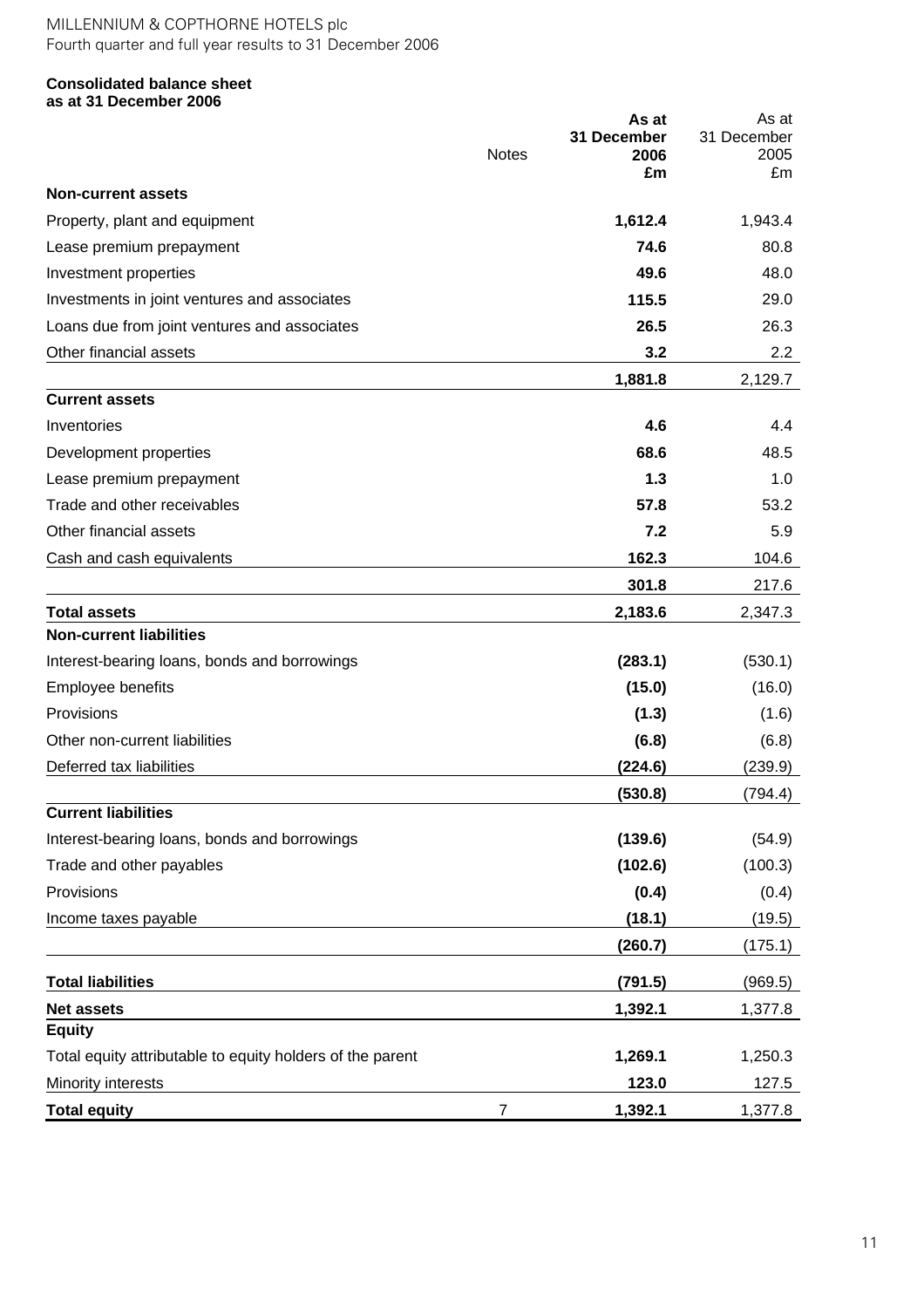#### **Consolidated statement of cash flows for the year ended 31 December 2006**

|                                                                                                                                                | 2006<br>£m | 2005<br>£m |
|------------------------------------------------------------------------------------------------------------------------------------------------|------------|------------|
| Cash flows from operating activities                                                                                                           |            |            |
| Profit for the year                                                                                                                            | 108.1      | 69.8       |
| Adjustments for:                                                                                                                               |            |            |
| Depreciation and amortisation                                                                                                                  | 34.5       | 36.4       |
| Share of profit of joint ventures and associates                                                                                               | (25.2)     | (3.5)      |
| Impairment losses for property, plant and equipment                                                                                            | 3.5        | 6.5        |
| Profit on sale of property, plant and equipment                                                                                                | (11.2)     | (9.6)      |
| Revaluation of investment properties                                                                                                           | (4.9)      | (5.9)      |
| Employee stock options                                                                                                                         | 0.6        | 0.7        |
| Finance income                                                                                                                                 | (5.8)      | (6.7)      |
| Finance expense                                                                                                                                | 29.8       | 35.8       |
| Income tax expense                                                                                                                             | 22.1       | 26.0       |
| Operating profit before changes in working capital and provisions                                                                              | 151.5      | 149.5      |
| Increase in inventories, trade and other receivables                                                                                           | (5.1)      | (19.3)     |
| Increase in development properties                                                                                                             | (2.5)      | (17.6)     |
| Increase in trade and other payables                                                                                                           | 0.9        | 3.9        |
| Decrease in provisions and employee benefits                                                                                                   | (0.3)      | (0.4)      |
| <b>Cash generated from operations</b>                                                                                                          | 144.5      | 116.1      |
| Interest paid                                                                                                                                  | (28.9)     | (35.4)     |
| Interest received                                                                                                                              | 7.8        | 6.1        |
| Income taxes paid                                                                                                                              | (16.3)     | (13.1)     |
| Net cash from operating activities                                                                                                             | 107.1      | 73.7       |
| Cash flows from investing activities<br>Proceeds from sale of property, plant and equipment, investment<br>properties and assets held for sale | 210.8      | 34.5       |
| Investment in other financial assets                                                                                                           | (3.1)      | (1.8)      |
| Proceeds from disposal of joint venture                                                                                                        | 4.0        | 6.5        |
| Increase in investment in joint ventures and associates                                                                                        | (81.3)     |            |
| Acquisition of property, plant and equipment                                                                                                   | (34.6)     | (39.2)     |
| Net cash from investing activities                                                                                                             | 95.8       |            |
| <b>Balance carried forward</b>                                                                                                                 | 202.9      | 73.7       |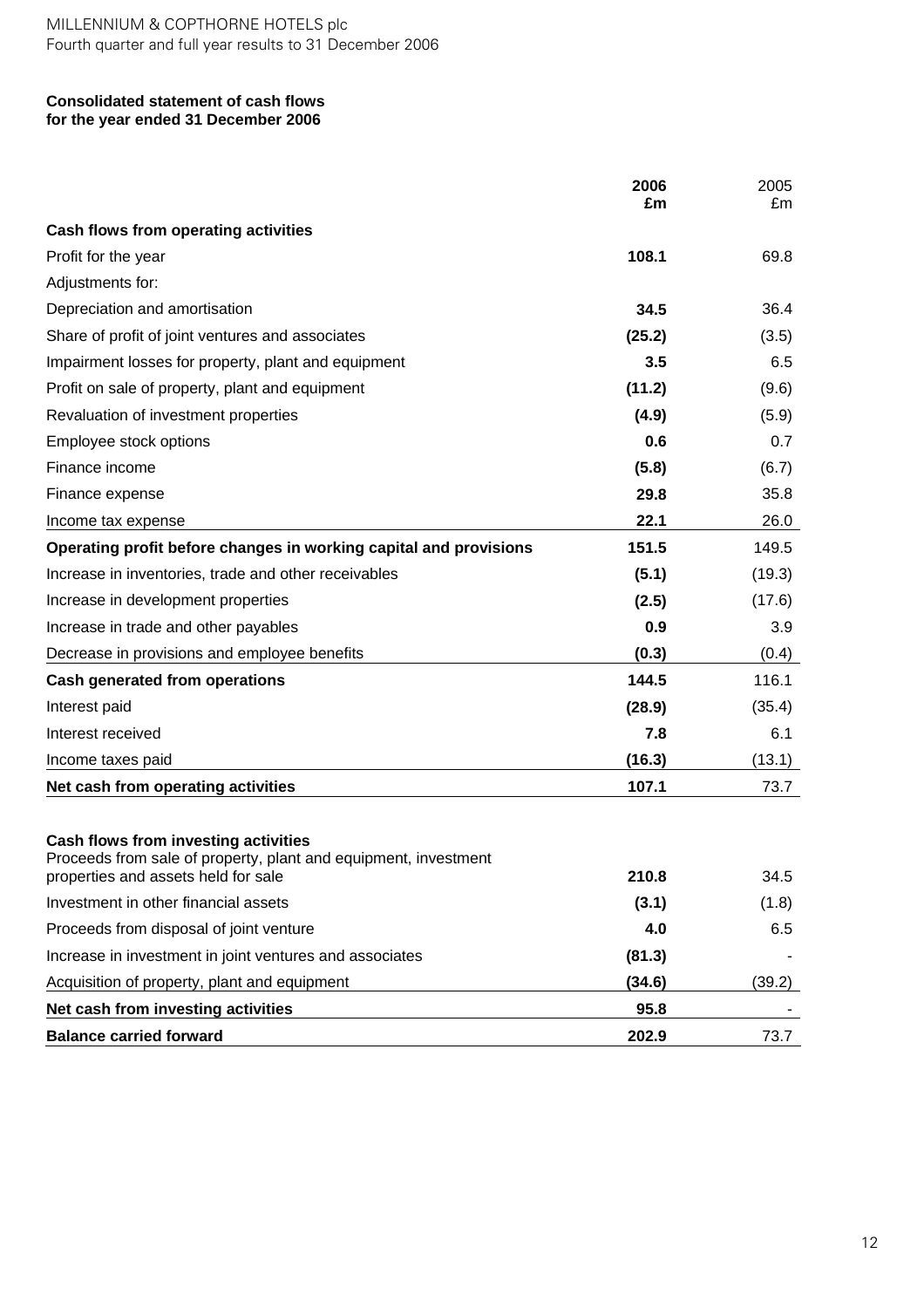#### **Consolidated statement of cash flows (continued) for the year ended 31 December 2006**

|                                                            | 2006<br>£m | 2005<br>£m |
|------------------------------------------------------------|------------|------------|
| <b>Balance brought forward</b>                             | 202.9      | 73.7       |
| <b>Cash flows from financing activities</b>                |            |            |
| Proceeds from the issue of share capital                   | 2.2        | 2.1        |
| Repayment of borrowings                                    | (205.0)    | (419.0)    |
| Drawdown of borrowings                                     | 79.7       | 387.0      |
| Payment of finance lease obligations                       | (2.0)      | (1.8)      |
| Loan arrangement fees                                      | (0.6)      | (1.4)      |
| Dividends paid to minorities                               | (2.2)      | (2.3)      |
| Dividends paid to equity holders of the parent             | (9.1)      | (31.5)     |
| Net cash from financing activities                         | (137.0)    | (66.9)     |
|                                                            |            |            |
| Net increase in cash and cash equivalents                  | 65.9       | 6.8        |
| Cash and cash equivalents at beginning of period           | 103.7      | 89.8       |
| Effect of exchange rate fluctuations on cash held          | (8.1)      | 7.1        |
| Cash and cash equivalents at end of the period             | 161.5      | 103.7      |
|                                                            |            |            |
| Reconciliation of cash and cash equivalents                |            |            |
| Cash and cash equivalents shown in the balance sheet       | 162.3      | 104.6      |
| Overdraft bank accounts included in borrowings             | (0.8)      | (0.9)      |
| Cash and cash equivalents for cash flow statement purposes | 161.5      | 103.7      |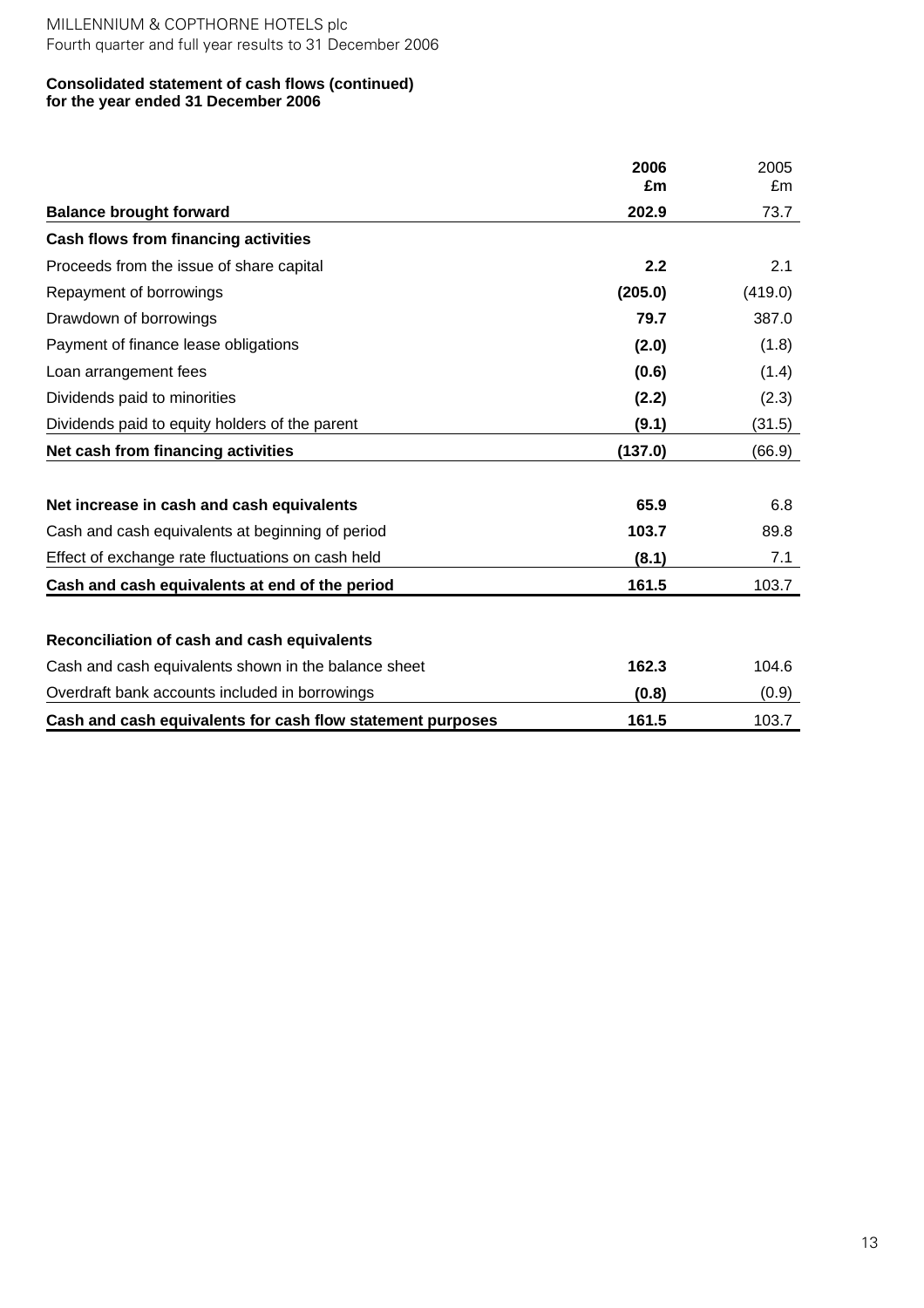## **1. General information**

## **Basis of preparation**

The fourth quarter and full year financial statements for Millennium & Copthorne Hotels plc ('the Company') to 31 December 2006 comprise the Company and its subsidiaries (together referred to as 'the Group') and the Group's interests in jointly controlled and associate entities.

The financial information set out in this preliminary announcement does not constitute the Company's statutory accounts for the years ended 31 December 2006 or 2005. Statutory accounts for 2005 have been delivered to the registrar of companies, and those for 2006, prepared under accounting standards adopted by the EU, will be delivered in due course. The auditors have reported on those accounts; their reports were (i) unqualified, (ii) did not include references to any matters to which the auditors drew attention by way of emphasis without qualifying their reports and (iii) did not contain statements under section 237(2) or (3) of the Companies Act 1985.

The consolidated financial statements of the Group for the financial year ended 31 December 2005 are available from the Company's website [www.millenniumhotels.com](http://www.millenniumhotels.com/)

### **Use of adjusted measures**

A number of measures quoted in this preliminary announcement are 'non-GAAP' measures. The directors believe these measures provide a more meaningful analysis of trading results of the Group and are consistent with the way financial performance is measured by management. These include hotel operating profit, headline operating profit, headline profit before tax, headline earnings per share, net debt and free cash flow. These measures are used for internal performance analysis and are useful in connection with discussion with the investment analyst community. They are not defined by IFRS and therefore may not be directly comparable with other companies' adjusted performance measures. It is not intended to be a substitute for, or superior to IFRS performance measures.

The adjustments made to reported profit before tax are:

- Fair value adjustments of investment property
- Business interruption insurance proceeds
- Gains/losses on disposal of property
- **Impairment**
- Share of other operating income, impairment, interest, tax and minority interests of joint ventures and associates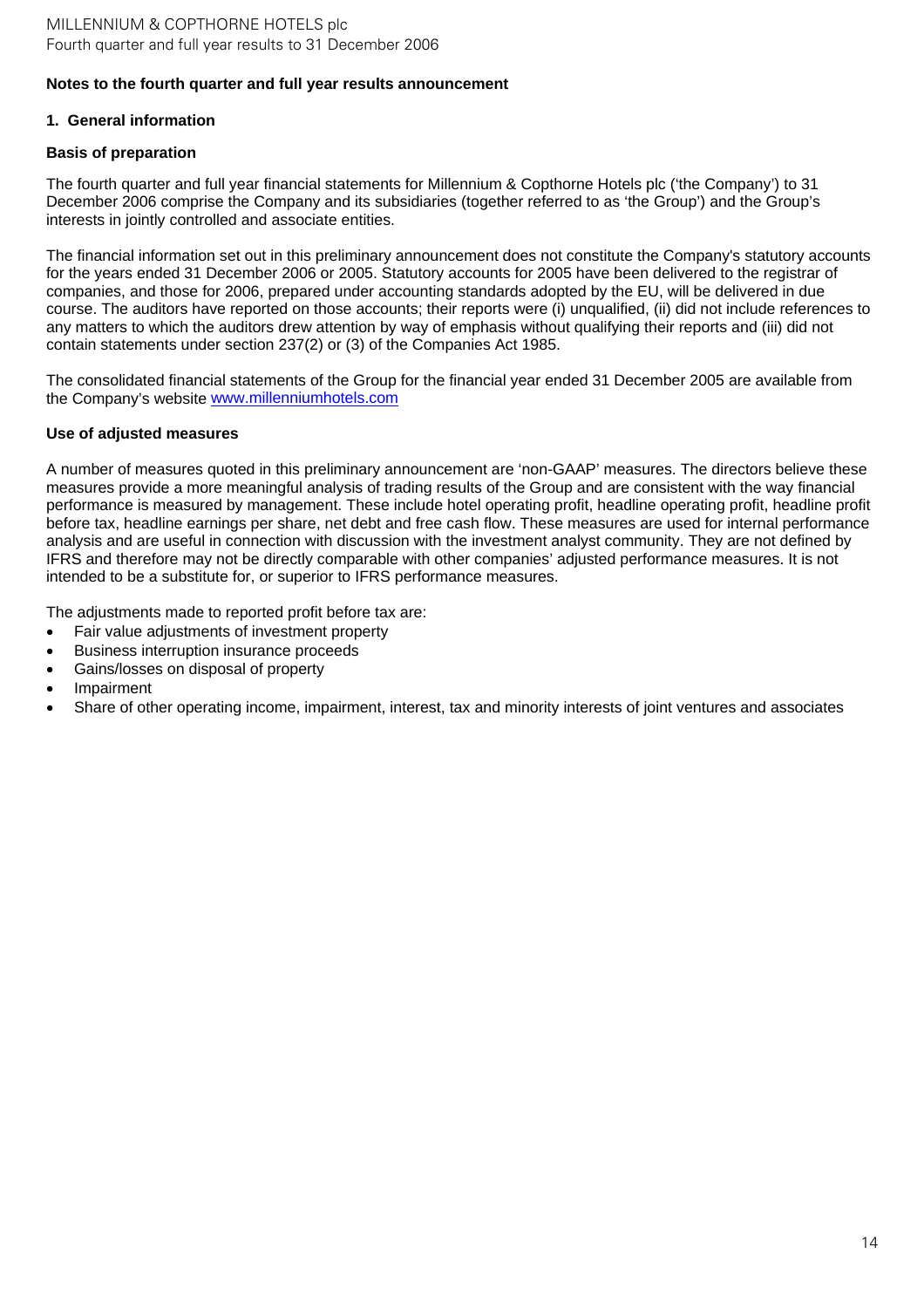# **Notes to the fourth quarter and full year results announcement**

# **2. Segmental analysis**

The following segmental analysis is not intended to be a full statutory disclosure.

# **Geographical segments**

|                                                                         |            |                          |              |                         | Fourth quarter 2006 |                   |                              |                      |
|-------------------------------------------------------------------------|------------|--------------------------|--------------|-------------------------|---------------------|-------------------|------------------------------|----------------------|
|                                                                         | York<br>£m | New Regional<br>US<br>£m | London<br>£m | Rest of<br>Europe<br>£m | Asia<br>£m          | Australasia<br>£m | Central<br>costs<br>£m       | Total<br>Group<br>£m |
| <b>Revenue</b>                                                          |            |                          |              |                         |                     |                   |                              |                      |
| Hotel                                                                   | 30.1       | 28.1                     | 23.4         | 26.0                    | 50.2                | 12.2              |                              | 170.0                |
| Property operations                                                     |            | 0.4                      |              |                         | 0.4                 | 6.7               |                              | 7.5                  |
| Total                                                                   | 30.1       | 28.5                     | 23.4         | 26.0                    | 50.6                | 18.9              |                              | 177.5                |
| Hotel gross operating profit                                            | 14.2       | 6.3                      | 11.9         | 7.9                     | 22.8                | 5.4               | $\blacksquare$               | 68.5                 |
| Hotel fixed charges*                                                    | (1.5)      | (4.5)                    | (4.0)        | (4.7)                   | (10.0)              | (1.7)             | $\blacksquare$               | (26.4)               |
| Hotel operating profit<br>Property operations operating                 | 12.7       | 1.8                      | 7.9          | 3.2                     | 12.8                | 3.7               | $\qquad \qquad \blacksquare$ | 42.1                 |
| profit                                                                  |            | (0.1)                    |              |                         |                     | 3.1               |                              | 3.0                  |
| Central costs<br>Share of joint ventures and                            |            |                          |              |                         |                     |                   | (7.1)                        | (7.1)                |
| associates operating profit                                             |            |                          |              |                         | 5.4                 |                   |                              | 5.4                  |
| <b>Headline operating profit</b>                                        | 12.7       | 1.7                      | 7.9          | 3.2                     | 18.2                | 6.8               | (7.1)                        | 43.4                 |
| Other operating income - Group<br>Other operating income - share        | 5.5        | 3.1                      |              |                         | 2.6                 |                   |                              | 11.2                 |
| of joint ventures and associates                                        |            |                          |              |                         | 17.7                |                   |                              | 17.7                 |
| Impairment<br>Share of interest, tax and<br>minority interests of joint |            | (0.6)                    |              | (2.9)                   |                     |                   |                              | (3.5)                |
| ventures and associates                                                 |            |                          |              |                         | (2.6)               |                   |                              | (2.6)                |
| <b>Operating profit</b>                                                 | 18.2       | 4.2                      | 7.9          | 0.3                     | 35.9                | 6.8               | (7.1)                        | 66.2                 |
| Net financing costs                                                     |            |                          |              |                         |                     |                   |                              | (5.4)                |
| <b>Profit before tax</b>                                                |            |                          |              |                         |                     |                   |                              | 60.8                 |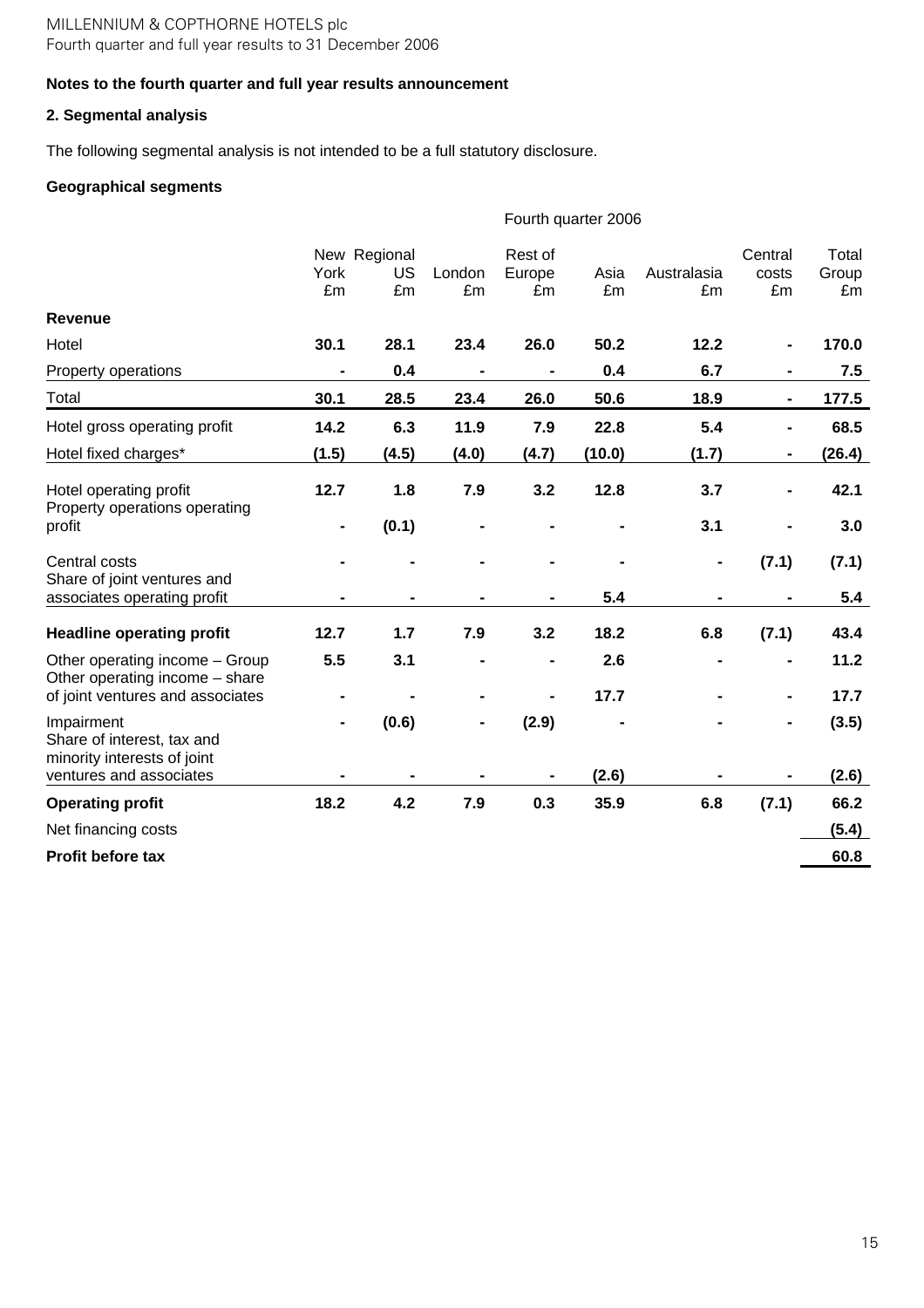## **Notes to the fourth quarter and full year results announcement**

# **2. Segmental analysis (continued)**

# **Geographical segments**

|                                                                  | Fourth quarter 2005 |                          |              |                         |            |                   |                              |                      |
|------------------------------------------------------------------|---------------------|--------------------------|--------------|-------------------------|------------|-------------------|------------------------------|----------------------|
|                                                                  | York<br>£m          | New Regional<br>US<br>£m | London<br>£m | Rest of<br>Europe<br>£m | Asia<br>£m | Australasia<br>£m | Central<br>costs<br>£m       | Total<br>Group<br>£m |
| <b>Revenue</b>                                                   |                     |                          |              |                         |            |                   |                              |                      |
| Hotel                                                            | 28.7                | 29.1                     | 21.2         | 27.3                    | 42.5       | 13.2              | ٠                            | 162.0                |
| Property operations                                              |                     | 0.7                      |              |                         | 0.3        | 4.6               |                              | 5.6                  |
| Total                                                            | 28.7                | 29.8                     | 21.2         | 27.3                    | 42.8       | 17.8              | ÷,                           | 167.6                |
| Hotel gross operating profit                                     | 12.1                | 5.7                      | 10.8         | 9.8                     | 17.0       | 6.1               | ÷,                           | 61.5                 |
| Hotel fixed charges*                                             | (4.7)               | (5.4)                    | (3.4)        | (4.4)                   | (4.7)      | (2.3)             | ÷                            | (24.9)               |
| Hotel operating profit<br>Property operations operating          | 7.4                 | 0.3                      | 7.4          | 5.4                     | 12.3       | 3.8               | $\qquad \qquad \blacksquare$ | 36.6                 |
| profit                                                           | ÷,                  | 0.1                      |              | ÷,                      | 0.2        | 2.7               | ä,                           | 3.0                  |
| Central costs<br>Share of joint ventures and                     |                     |                          |              |                         |            |                   | (4.5)                        | (4.5)                |
| associates operating profit                                      |                     |                          |              |                         | 3.2        |                   |                              | 3.2                  |
| <b>Headline operating profit</b>                                 | 7.4                 | 0.4                      | 7.4          | 5.4                     | 15.7       | 6.5               | (4.5)                        | 38.3                 |
| Other operating income - Group<br>Other operating income - share |                     | 5.9                      |              |                         |            | 6.3               |                              | 12.2                 |
| of joint ventures and associates                                 |                     |                          |              |                         |            |                   |                              |                      |
| Impairment<br>Share of interest, tax and                         |                     |                          | ٠            | (6.5)                   |            |                   |                              | (6.5)                |
| minority interests of joint<br>ventures and associates           |                     |                          |              |                         | (1.9)      |                   |                              | (1.9)                |
| <b>Operating profit</b>                                          | 7.4                 | 6.3                      | 7.4          | (1.1)                   | 13.8       | 12.8              | (4.5)                        | 42.1                 |
| Net financing costs                                              |                     |                          |              |                         |            |                   |                              | (5.4)                |
| Profit before tax                                                |                     |                          |              |                         |            |                   |                              | 36.7                 |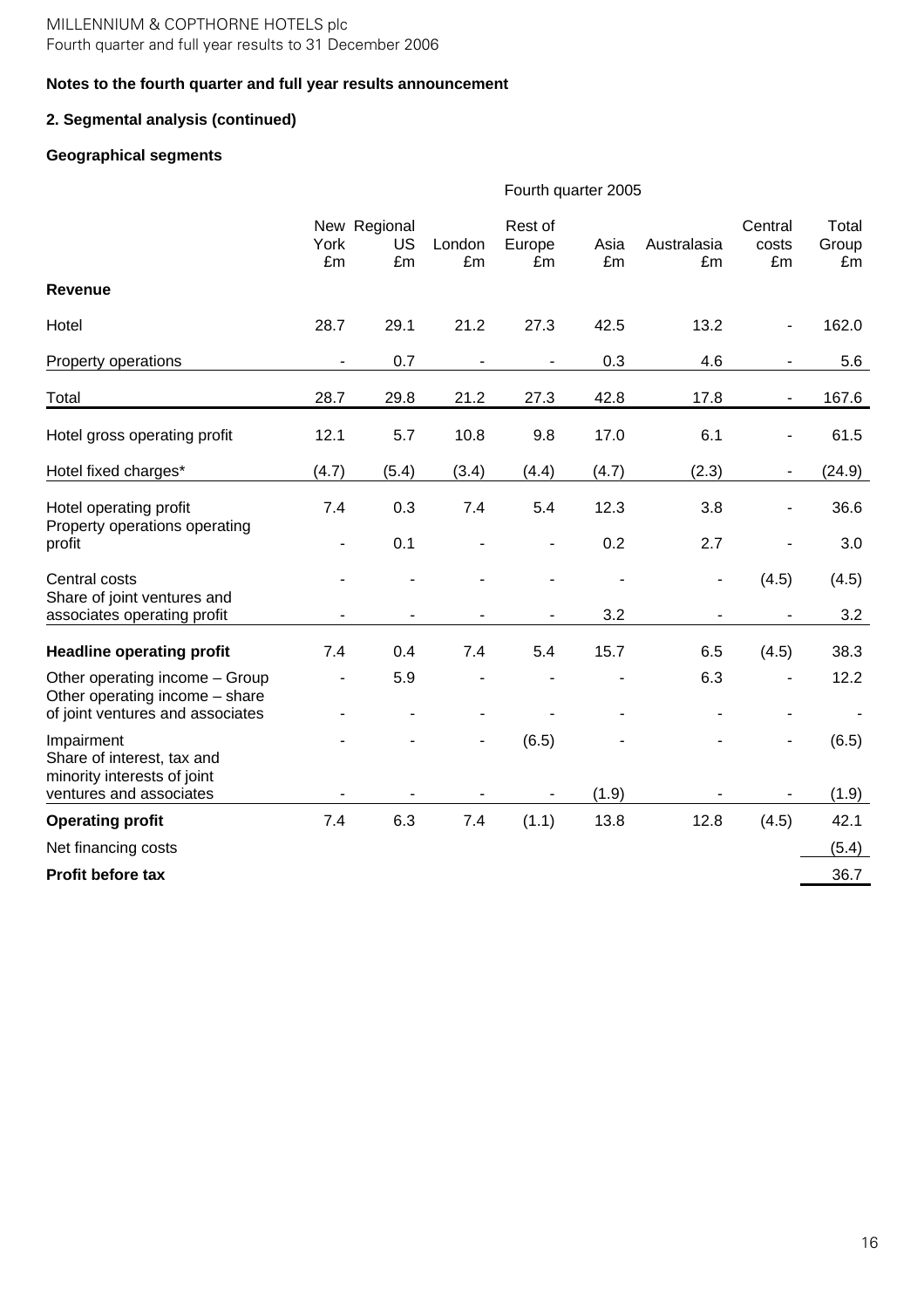# **Notes to the fourth quarter and full year results announcement**

# **2. Segmental analysis (continued)**

# **Geographical segments**

|                                                                  | Full year 2006               |                          |                |                         |            |                   |                              |                      |
|------------------------------------------------------------------|------------------------------|--------------------------|----------------|-------------------------|------------|-------------------|------------------------------|----------------------|
|                                                                  | York<br>£m                   | New Regional<br>US<br>£m | London<br>£m   | Rest of<br>Europe<br>£m | Asia<br>£m | Australasia<br>£m | Central<br>costs<br>£m       | Total<br>Group<br>£m |
| <b>Revenue</b>                                                   |                              |                          |                |                         |            |                   |                              |                      |
| Hotel                                                            | 103.1                        | 117.0                    | 84.2           | 96.8                    | 175.1      | 44.9              | $\blacksquare$               | 621.1                |
| Property operations                                              | $\blacksquare$               | 2.3                      | $\blacksquare$ |                         | $1.4$      | 21.5              | $\blacksquare$               | 25.2                 |
| Total                                                            | 103.1                        | 119.3                    | 84.2           | 96.8                    | 176.5      | 66.4              | $\blacksquare$               | 646.3                |
| Hotel gross operating profit                                     | 38.9                         | 27.7                     | 40.1           | 28.9                    | 69.4       | 18.8              | $\qquad \qquad \blacksquare$ | 223.8                |
| Hotel fixed charges*                                             | (16.3)                       | (18.5)                   | (13.8)         | (16.6)                  | (29.8)     | (8.5)             | $\blacksquare$               | (103.5)              |
| Hotel operating profit<br>Property operations operating          | 22.6                         | 9.2                      | 26.3           | 12.3                    | 39.6       | 10.3              | $\blacksquare$               | 120.3                |
| profit                                                           | $\qquad \qquad \blacksquare$ | 0.2                      |                |                         | 0.6        | 8.0               |                              | 8.8                  |
| Central costs                                                    |                              |                          |                |                         |            |                   | (18.2)                       | (18.2)               |
| Share of joint ventures and<br>associates operating profit       |                              |                          |                |                         | 13.8       |                   |                              | 13.8                 |
| <b>Headline operating profit</b>                                 | 22.6                         | 9.4                      | 26.3           | 12.3                    | 54.0       | 18.3              | (18.2)                       | 124.7                |
| Other operating income - Group<br>Other operating income - share | 5.5                          | 3.1                      |                | -                       | 13.0       |                   | $\blacksquare$               | 21.6                 |
| of joint ventures and associates                                 | -                            |                          |                |                         | 17.7       |                   | $\blacksquare$               | 17.7                 |
| Impairment<br>Share of interest, tax and                         |                              | (0.6)                    | $\blacksquare$ | (2.9)                   |            |                   | -                            | (3.5)                |
| minority interests of joint<br>ventures and associates           |                              |                          |                |                         | (6.3)      |                   |                              | (6.3)                |
| <b>Operating profit</b>                                          | 28.1                         | 11.9                     | 26.3           | 9.4                     | 78.4       | 18.3              | (18.2)                       | 154.2                |
| Net financing costs                                              |                              |                          |                |                         |            |                   |                              | (24.0)               |
| <b>Profit before tax</b>                                         |                              |                          |                |                         |            |                   |                              | 130.2                |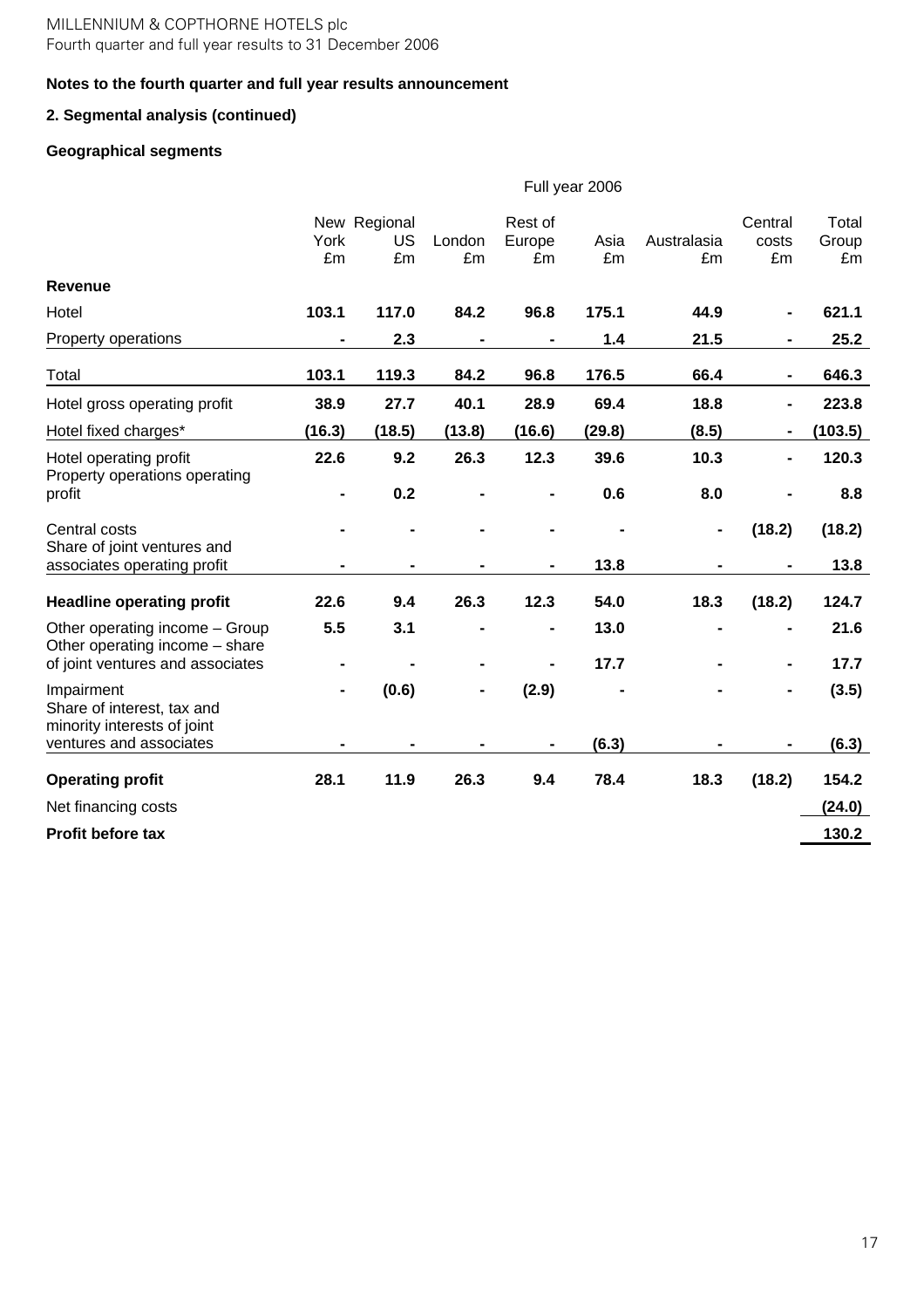### **Notes to the fourth quarter and full year results announcement**

# **2. Segmental analysis (continued)**

# **Geographical segments**

|                                                                  | Full year 2005 |                          |                          |                          |            |                   |                        |                      |
|------------------------------------------------------------------|----------------|--------------------------|--------------------------|--------------------------|------------|-------------------|------------------------|----------------------|
|                                                                  | York<br>£m     | New Regional<br>US<br>£m | London<br>£m             | Rest of<br>Europe<br>£m  | Asia<br>£m | Australasia<br>£m | Central<br>costs<br>£m | Total<br>Group<br>£m |
| <b>Revenue</b>                                                   |                |                          |                          |                          |            |                   |                        |                      |
| Hotel                                                            | 91.2           | 112.8                    | 78.7                     | 97.7                     | 151.7      | 48.6              |                        | 580.7                |
| Property operations                                              |                | 2.6                      |                          | $\overline{\phantom{a}}$ | 1.4        | 10.5              | $\blacksquare$         | 14.5                 |
| Total                                                            | 91.2           | 115.4                    | 78.7                     | 97.7                     | 153.1      | 59.1              | -                      | 595.2                |
| Hotel gross operating profit                                     | 31.2           | 23.5                     | 38.1                     | 31.1                     | 55.7       | 20.4              |                        | 200.0                |
| Hotel fixed charges*                                             | (14.2)         | (18.5)                   | (13.5)                   | (17.0)                   | (20.7)     | (9.4)             |                        | (93.3)               |
| Hotel operating profit                                           | 17.0           | 5.0                      | 24.6                     | 14.1                     | 35.0       | 11.0              | $\blacksquare$         | 106.7                |
| Property operations operating<br>profit                          | ÷,             | 0.6                      |                          |                          | 0.8        | 5.3               |                        | 6.7                  |
| Central costs<br>Share of joint ventures and                     |                |                          |                          |                          |            |                   | (13.8)                 | (13.8)               |
| associates operating profit                                      |                |                          |                          |                          | 8.5        |                   |                        | 8.5                  |
| <b>Headline operating profit</b>                                 | 17.0           | 5.6                      | 24.6                     | 14.1                     | 44.3       | 16.3              | (13.8)                 | 108.1                |
| Other operating income - Group<br>Other operating income - share | 12.8           | 5.9                      | ÷                        |                          |            | 9.6               |                        | 28.3                 |
| of joint ventures and associates                                 |                |                          |                          |                          |            |                   |                        |                      |
| Impairment<br>Share of interest, tax and                         |                |                          | $\overline{\phantom{a}}$ | (6.5)                    |            |                   | ÷,                     | (6.5)                |
| minority interests of joint<br>ventures and associates           |                |                          |                          |                          | (5.0)      |                   |                        | (5.0)                |
| <b>Operating profit</b>                                          | 29.8           | 11.5                     | 24.6                     | 7.6                      | 39.3       | 25.9              | (13.8)                 | 124.9                |
| Net financing costs                                              |                |                          |                          |                          |            |                   |                        | (29.1)               |
| Profit before tax                                                |                |                          |                          |                          |            |                   |                        | 95.8                 |

\*'Hotel fixed charges' include depreciation, amortisation of lease prepayments, property rent, taxes and insurance, operating lease rentals and management fees.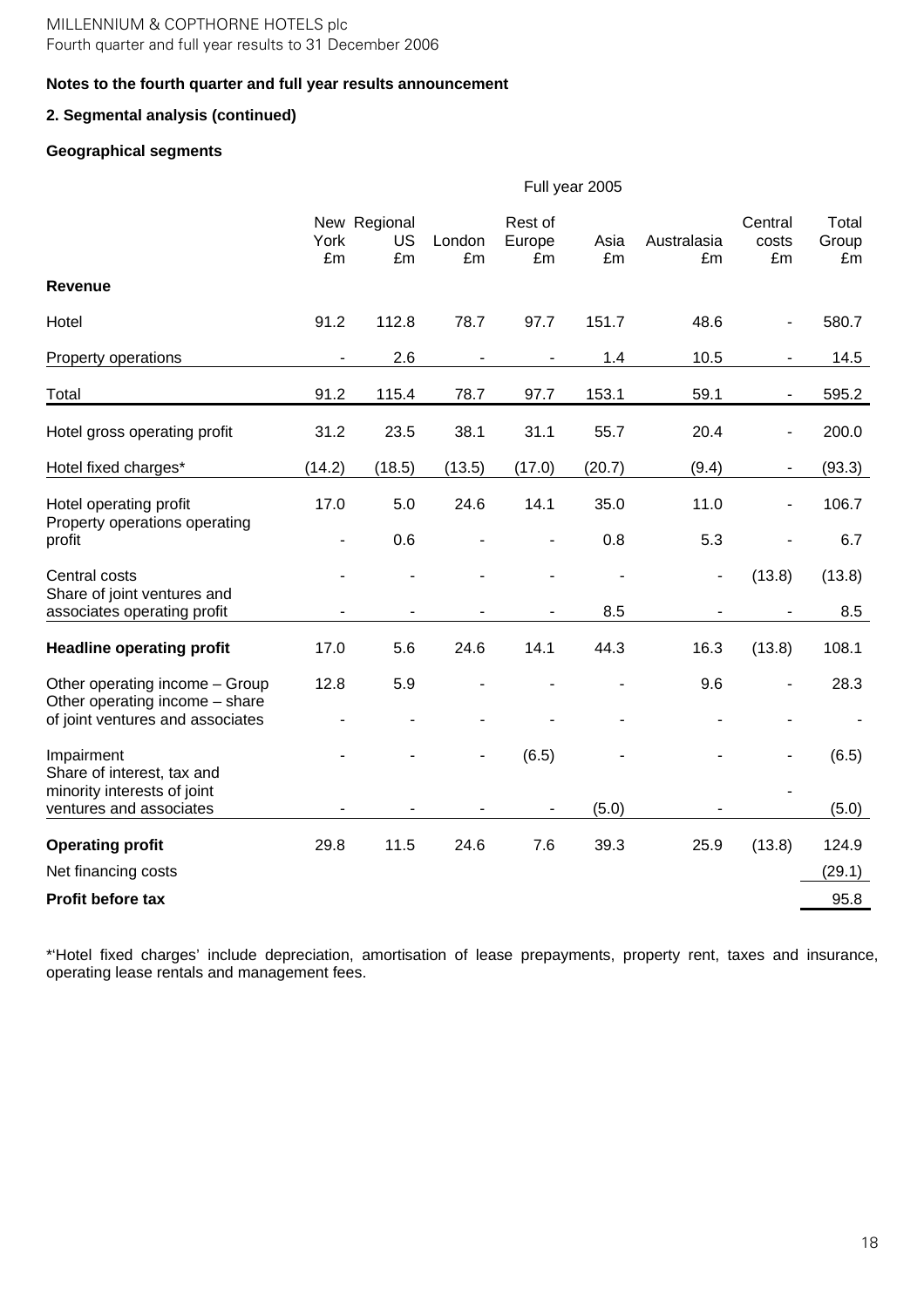# **2. Segmental analysis (continued)**

## **Segmental assets and liabilities**

|                                                                  |                        | Regional         |                      | Rest of              |                    |                           |                                  |
|------------------------------------------------------------------|------------------------|------------------|----------------------|----------------------|--------------------|---------------------------|----------------------------------|
|                                                                  | New York<br>2006<br>£m | US<br>2006<br>£m | _ondon<br>2006<br>£m | Europe<br>2006<br>£m | Asia<br>2006<br>£m | Australasia<br>2006<br>£m | <b>Total Group</b><br>2006<br>£m |
| Hotel operating assets                                           | 292.3                  | 235.9            | 452.0                | 216.1                | 468.8              | 97.4                      | 1,762.5                          |
| Hotel operating liabilities<br>Investments in joint ventures and | (60.1)                 | (64.7)           | (67.0)               | (36.1)               | (126.8)            | (11.6)                    | (366.3)                          |
| associates                                                       |                        |                  |                      | $\blacksquare$       | 115.5              |                           | 115.5                            |
| Loans to joint ventures                                          | $\blacksquare$         |                  |                      | $\blacksquare$       | 26.5               |                           | 26.5                             |
| <b>Total hotel operating net assets</b>                          | 232.2                  | 171.2            | 385.0                | 180.0                | 484.0              | 85.8                      | 1,538.2                          |
| Property operations assets                                       | $\blacksquare$         | 43.3             | $\blacksquare$       | $\blacksquare$       | 33.9               | 42.0                      | 119.2                            |
| Property operations liabilities                                  |                        | (3.7)            | $\blacksquare$       | $\blacksquare$       | (0.4)              | (0.8)                     | (4.9)                            |
| <b>Total property operations net</b><br>assets                   |                        | 39.6             |                      | $\blacksquare$       | 33.5               | 41.2                      | 114.3                            |
| Net debt                                                         |                        |                  |                      |                      |                    |                           | (260.4)                          |

# **Net assets 1,392.1**

New York 2005 **Regional** US 2005 London 2005 Rest of Europe 2005 Asia 2005 Australasia Total Group 2005 2005 £m £m £m £m £m £m £m Hotel operating assets **328.5** 291.8 449.7 227.1 694.3 106.1 2,097.5 Hotel operating liabilities (72.5) (61.7) (65.7) (41.6) (129.4) (14.6) (385.5) Investments in joint ventures and associates - - - - 29.0 - 29.0 Loans to joint ventures **1988** - 1988 - 1988 - 1988 - 1988 - 1988 - 1988 - 1988 - 1988 - 1988 - 1988 - 1988 - 1988 - 1988 - 1988 - 1988 - 1988 - 1988 - 1988 - 1988 - 1988 - 1988 - 1988 - 1988 - 1988 - 1988 - 1988 - 1988 - **Total hotel operating net assets** 256.0 230.1 384.0 185.5 620.2 91.5 1,767.3 Property operations assets 19.8 - 19.8 - 29.2 48.5 97.5 Property operations liabilities  $(4.7)$  -  $(0.5)$   $(1.4)$   $(6.6)$ **Total property operations net assets** - 15.1 - - 28.7 47.1 90.9 Net debt (480.4)

**Net assets** 1,377.8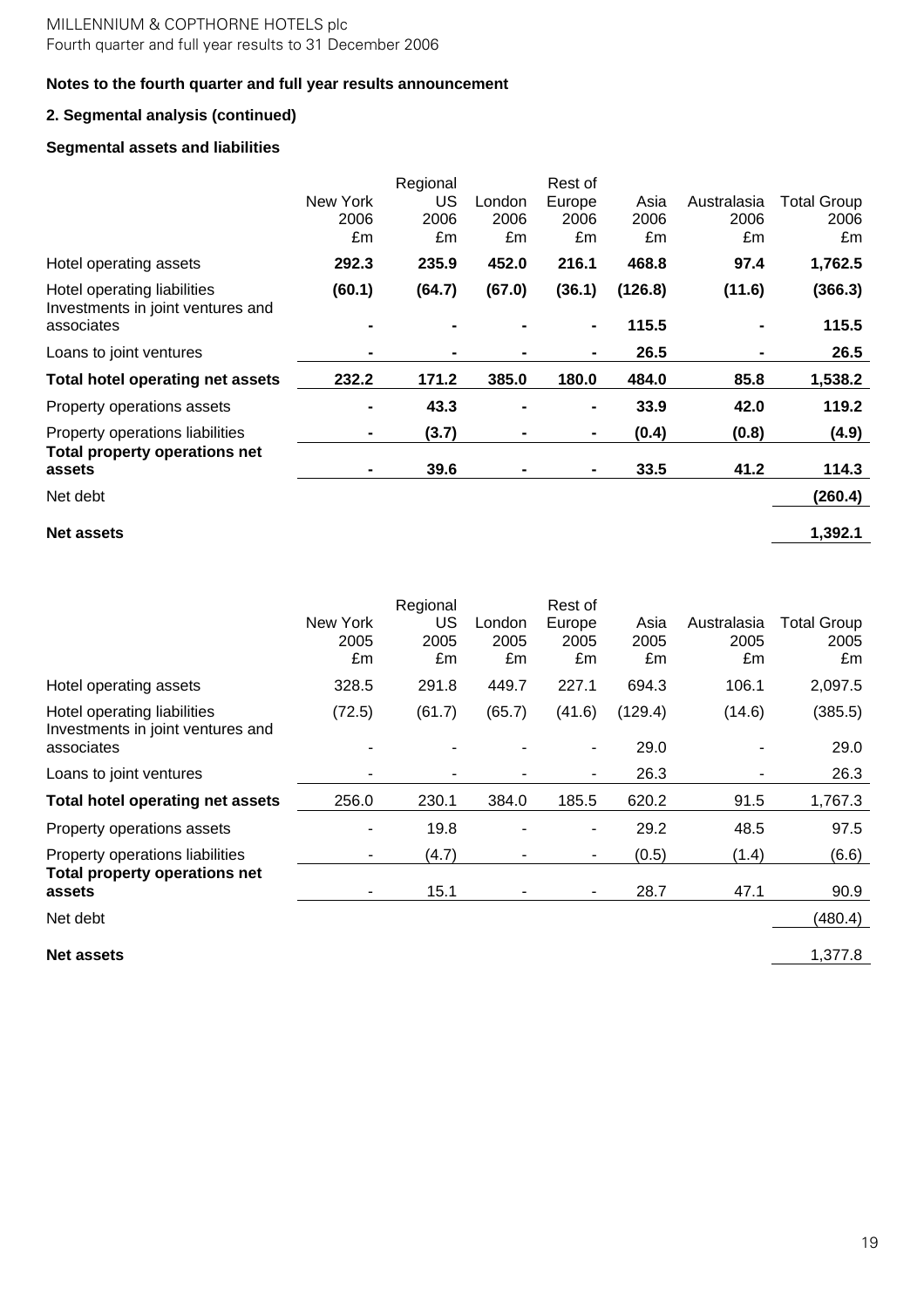## **3. Other operating income**

|                                                                                                                                                                  | <b>Fourth quarter</b> |            | <b>Full year</b> |            |
|------------------------------------------------------------------------------------------------------------------------------------------------------------------|-----------------------|------------|------------------|------------|
|                                                                                                                                                                  | 2006<br>£m            | 2005<br>£m | 2006<br>£m       | 2005<br>£m |
| Profit on sale and leaseback of 3 Singapore hotels -<br>Orchard Hotel, Copthorne Kings Hotel and M Hotel<br>Changes in fair value upon revaluation of investment |                       |            | 10.1             |            |
| property                                                                                                                                                         | 4.9                   | 5.9        | 4.9              | 5.9        |
| Business interruption insurance proceeds                                                                                                                         | 5.5                   |            | 5.5              | 12.8       |
| Other                                                                                                                                                            | 0.8                   | 6.3        | 1.1              | 9.6        |
|                                                                                                                                                                  | 11.2                  | 12.2       | 21.6             | 28.3       |

### **4. Income tax expense**

The £22.1m total income tax charge for 2006 comprises a UK tax charge of £1.1m and an overseas tax charge of £21.0m (2005: a UK credit of £4.2m and overseas tax charge of £30.2m).

Taxation for the period comprises both the Group tax charge and the joint venture taxation charge which is included separately within the Group's share of joint venture profits (but disclosed on the face of the income statement).

The total Group tax charge excluding the tax relating to joint ventures is £22.1m (2005: £26.0m), giving rise to an effective rate of 21.1% (2005: 28.2%).The lower rate in 2006 is primarily due to a tax credit arising on the disposal of three of our Singapore hotels.

## **5. Earnings per share**

|                                                                                                           | <b>Fourth quarter</b> |              | Full year     |               |
|-----------------------------------------------------------------------------------------------------------|-----------------------|--------------|---------------|---------------|
|                                                                                                           | 2006<br>£m            | 2005<br>£m   | 2006<br>£m    | 2005<br>£m    |
| <b>Basic</b><br>Profit for period attributable to holders of the parent (£m)                              | 50.5                  | 25.3         | 100.1         | 61.1          |
| Weighted average number of shares outstanding (m)<br>Basic earnings per share (pence)                     | 290.5<br>17.4         | 287.5<br>8.8 | 289.9<br>34.5 | 287.0<br>21.3 |
| <b>Diluted</b><br>Weighted average number of shares outstanding (m)<br>Diluted earnings per share (pence) | 291.9<br>17.3         | 287.5<br>8.8 | 290.6<br>34.4 | 287.9<br>21.2 |
| Headline earnings per share<br>Profit for the period attributable to holders of the parent $(\text{Em})$  | 50.5                  | 25.3         | 100.1         | 61.1          |
| Adjustment to exclude:                                                                                    |                       |              |               |               |
| - Other operating income (net of tax and minorities)                                                      | (8.8)                 | (5.8)        | (22.4)        | (13.8)        |
| - Impairment (net of tax)                                                                                 | 3.3                   | 6.5          | 3.3           | 6.5           |
| - Share of associates other operating income (nil tax)                                                    | (17.7)                |              | (17.7)        |               |
| Adjusted profit for the period attributable to holders of the<br>parent (£m)                              | 27.3                  | 26.0         | 63.3          | 53.8          |
| Weighted average number of shares outstanding (m)<br>Headline earnings per share (pence)                  | 290.5<br>9.4          | 287.5<br>9.0 | 289.9<br>21.8 | 287.0<br>18.7 |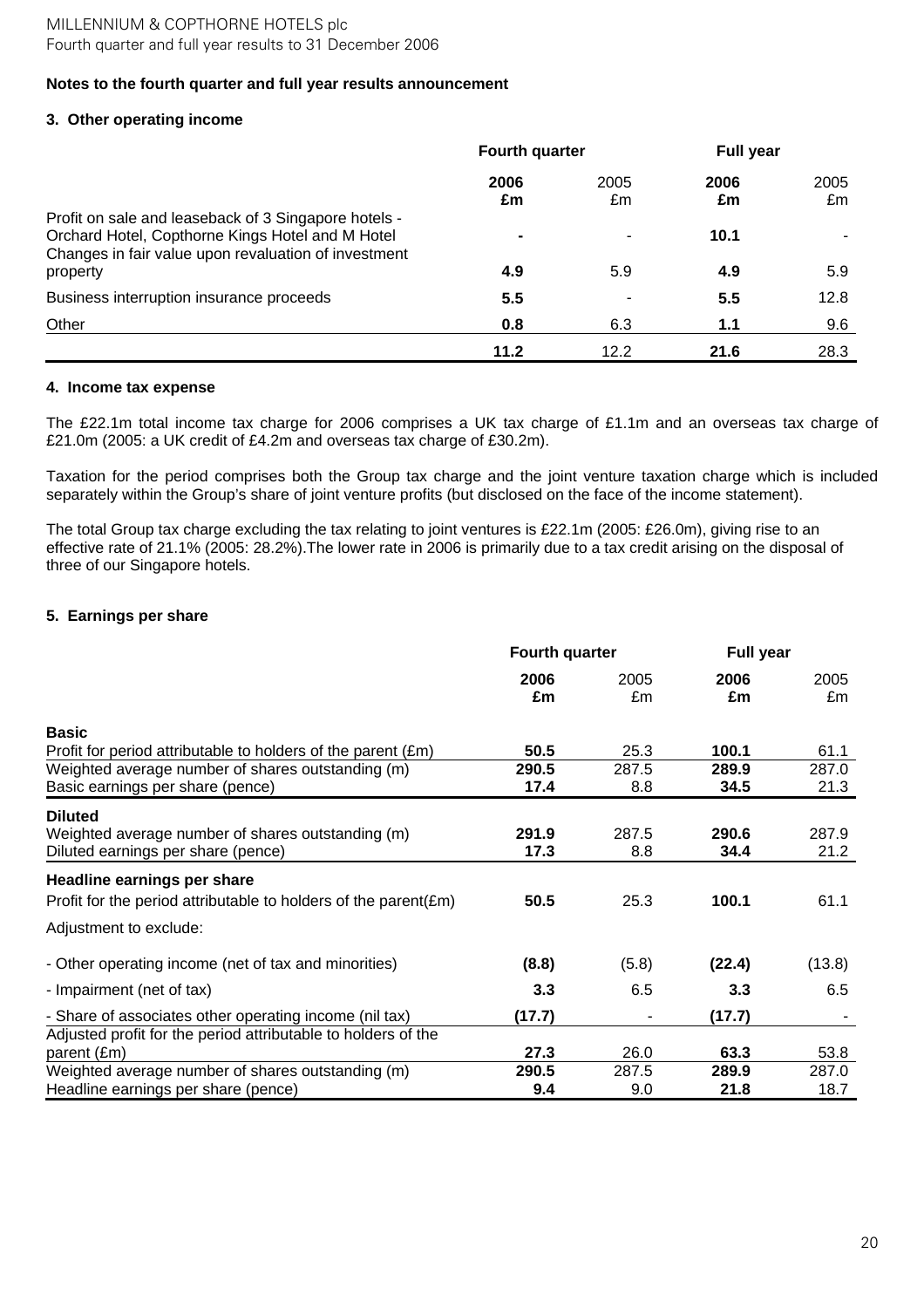# **6. Dividends**

Dividends have been recognised within equity as follows:

|                                                           | <b>Fourth quarter</b> |                | <b>Full year</b> |      |
|-----------------------------------------------------------|-----------------------|----------------|------------------|------|
|                                                           | 2006                  | 2005           | 2006             | 2005 |
|                                                           | £m                    | £m             | £m               | £m   |
| Final ordinary dividend paid for 2005 of 5.62p (for 2004: |                       |                |                  |      |
| 4.17 <sub>p</sub> )                                       | $\blacksquare$        | $\blacksquare$ | 16.2             | 11.9 |
| Interim ordinary dividend approved for 2006 of 2.08p (for |                       |                |                  |      |
| 2005: 2.08p)                                              | 6.1                   | 5.9            | 6.1              | 5.9  |
|                                                           |                       |                |                  |      |
| Total ordinary dividend paid/approved                     | 6.1                   | 5.9            | 22.3             | 17.8 |
|                                                           |                       |                |                  |      |
| Final special dividend paid for 2004 of 6.25p             | $\blacksquare$        |                |                  | 17.9 |
|                                                           |                       |                |                  |      |
|                                                           | 6.1                   | 5.9            | 22.3             | 35.7 |

# **7. Reconciliation of movements in total equity**

|                                                        | <b>Full year</b> |            |
|--------------------------------------------------------|------------------|------------|
|                                                        | 2006<br>£m       | 2005<br>£m |
| Total recognised income and expense for the period     | 22.8             | 152.7      |
| First time adoption of IAS 39                          |                  | (5.4)      |
| Dividends paid/payable to equity holders of the parent | (22.3)           | (35.7)     |
| Issue of shares in lieu of dividends                   | 13.2             | 4.2        |
| Dividends paid to minority interests                   | (2.2)            | (2.3)      |
| Transfer from share of associates                      |                  | 0.6        |
| Share options exercised                                | 2.2              | 2.1        |
| Equity settled transactions                            | 0.6              | 0.6        |
| Net increase in total equity                           | 14.3             | 116.8      |
| Opening total equity                                   | 1,377.8          | 1,261.0    |
| <b>Closing total equity</b>                            | 1,392.1          | 1,377.8    |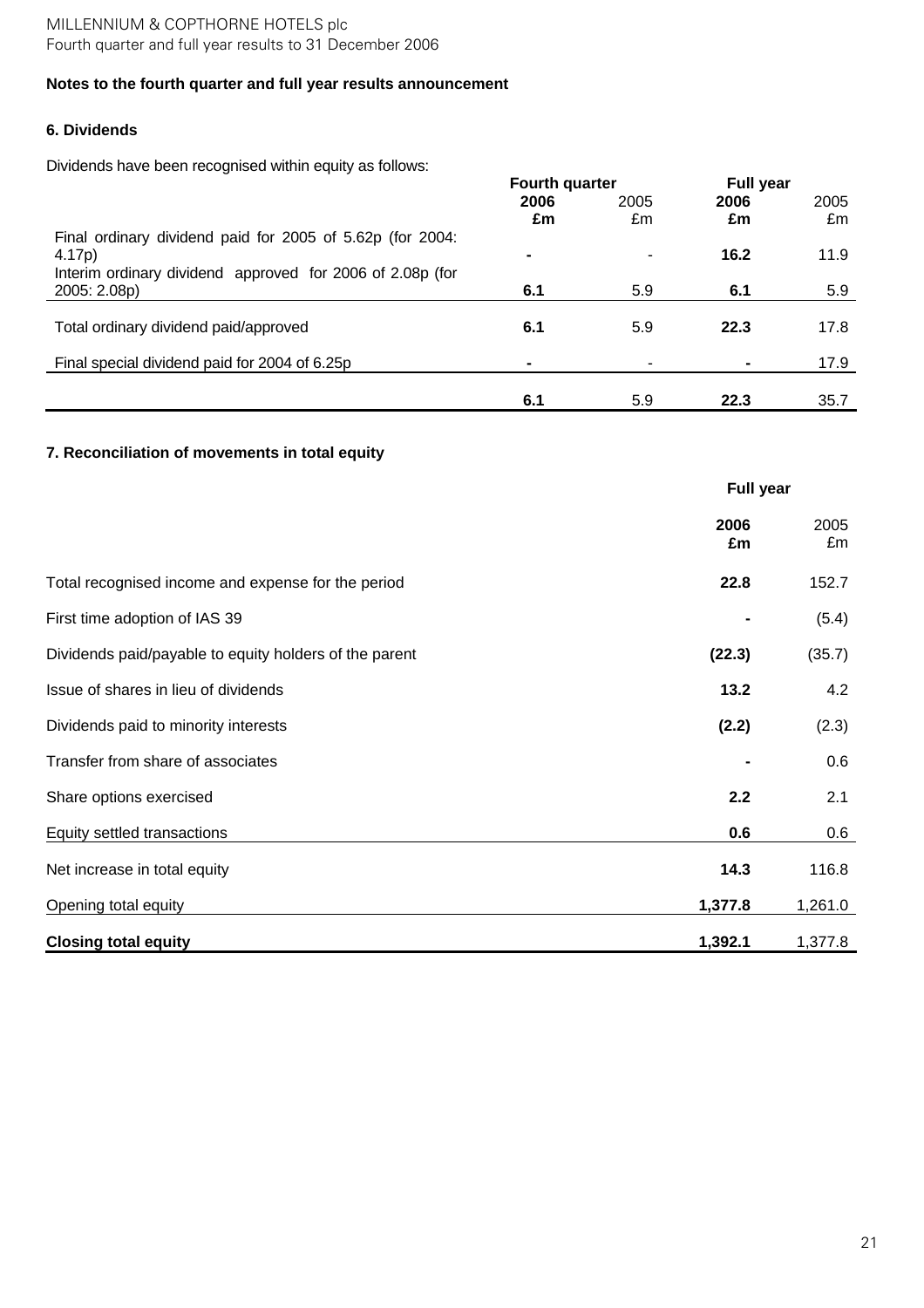# **APPENDIX 1: Key operating statistics for the fourth quarter ended 31 December 2006**

| <b>Reported</b><br>Constant<br>Reported<br><b>Currency</b><br>Currency<br>currency<br>Occupancy %<br>New York<br>87.3<br>87.0<br>62.7<br>60.1<br><b>Regional US</b><br><b>Total US</b><br>68.4<br>66.2<br>London<br>85.4<br>84.7<br>Rest of Europe<br>72.3<br>72.7<br>78.1<br>78.0<br><b>Total Europe</b><br>Asia<br>78.4<br>74.9<br>Australasia<br>73.9<br>73.9<br>74.1<br><b>Total Group</b><br>72.3<br>Average Room Rate (£)<br>New York<br>164.48<br>146.16<br>156.74<br><b>Regional US</b><br>50.36<br>46.23<br>51.13<br><b>Total US</b><br>76.21<br>84.04<br>82.82<br>London<br>92.61<br>82.89<br>82.89<br>71.76<br>69.60<br>69.98<br>Rest of Europe<br>75.99<br><b>Total Europe</b><br>81.86<br>76.19<br>Asia<br>55.63<br>58.36<br>54.07<br>Australasia<br>40.15<br>39.59<br>44.56<br><b>Total Group</b><br>70.48<br>65.43<br>68.83<br>RevPAR (£)<br>143.59<br>New York<br>127.16<br>136.36<br><b>Regional US</b><br>31.58<br>27.78<br>30.73<br><b>Total US</b><br>57.48<br>50.45<br>54.83<br>London<br>70.21<br>70.21<br>79.09<br>50.60<br>Rest of Europe<br>51.88<br>50.88<br><b>Total Europe</b><br>63.93<br>59.27<br>59.43<br>40.50<br>41.67<br>Asia<br>45.75<br>29.67<br>29.26<br>32.93<br>Australasia<br><b>Total Group</b><br>52.23<br>47.31<br>49.76<br><b>Gross Operating Profit Margin (%)</b><br>New York<br>47.2<br>42.2<br><b>Regional US</b><br>22.4<br>19.6<br><b>Total US</b><br>35.2<br>30.8<br>London<br>50.9<br>50.9<br>Rest of Europe<br>30.4<br>35.9<br><b>Total Europe</b><br>40.1<br>42.5 |      | <b>Fourth quarter</b> | Fourth quarter | Fourth quarter |
|-------------------------------------------------------------------------------------------------------------------------------------------------------------------------------------------------------------------------------------------------------------------------------------------------------------------------------------------------------------------------------------------------------------------------------------------------------------------------------------------------------------------------------------------------------------------------------------------------------------------------------------------------------------------------------------------------------------------------------------------------------------------------------------------------------------------------------------------------------------------------------------------------------------------------------------------------------------------------------------------------------------------------------------------------------------------------------------------------------------------------------------------------------------------------------------------------------------------------------------------------------------------------------------------------------------------------------------------------------------------------------------------------------------------------------------------------------------------------------------------------------------------------|------|-----------------------|----------------|----------------|
|                                                                                                                                                                                                                                                                                                                                                                                                                                                                                                                                                                                                                                                                                                                                                                                                                                                                                                                                                                                                                                                                                                                                                                                                                                                                                                                                                                                                                                                                                                                         |      | 2006                  | 2005           | 2005           |
|                                                                                                                                                                                                                                                                                                                                                                                                                                                                                                                                                                                                                                                                                                                                                                                                                                                                                                                                                                                                                                                                                                                                                                                                                                                                                                                                                                                                                                                                                                                         |      |                       |                |                |
|                                                                                                                                                                                                                                                                                                                                                                                                                                                                                                                                                                                                                                                                                                                                                                                                                                                                                                                                                                                                                                                                                                                                                                                                                                                                                                                                                                                                                                                                                                                         |      |                       |                |                |
|                                                                                                                                                                                                                                                                                                                                                                                                                                                                                                                                                                                                                                                                                                                                                                                                                                                                                                                                                                                                                                                                                                                                                                                                                                                                                                                                                                                                                                                                                                                         |      |                       |                |                |
|                                                                                                                                                                                                                                                                                                                                                                                                                                                                                                                                                                                                                                                                                                                                                                                                                                                                                                                                                                                                                                                                                                                                                                                                                                                                                                                                                                                                                                                                                                                         |      |                       |                |                |
|                                                                                                                                                                                                                                                                                                                                                                                                                                                                                                                                                                                                                                                                                                                                                                                                                                                                                                                                                                                                                                                                                                                                                                                                                                                                                                                                                                                                                                                                                                                         |      |                       |                |                |
|                                                                                                                                                                                                                                                                                                                                                                                                                                                                                                                                                                                                                                                                                                                                                                                                                                                                                                                                                                                                                                                                                                                                                                                                                                                                                                                                                                                                                                                                                                                         |      |                       |                |                |
|                                                                                                                                                                                                                                                                                                                                                                                                                                                                                                                                                                                                                                                                                                                                                                                                                                                                                                                                                                                                                                                                                                                                                                                                                                                                                                                                                                                                                                                                                                                         |      |                       |                |                |
|                                                                                                                                                                                                                                                                                                                                                                                                                                                                                                                                                                                                                                                                                                                                                                                                                                                                                                                                                                                                                                                                                                                                                                                                                                                                                                                                                                                                                                                                                                                         |      |                       |                |                |
|                                                                                                                                                                                                                                                                                                                                                                                                                                                                                                                                                                                                                                                                                                                                                                                                                                                                                                                                                                                                                                                                                                                                                                                                                                                                                                                                                                                                                                                                                                                         |      |                       |                |                |
|                                                                                                                                                                                                                                                                                                                                                                                                                                                                                                                                                                                                                                                                                                                                                                                                                                                                                                                                                                                                                                                                                                                                                                                                                                                                                                                                                                                                                                                                                                                         |      |                       |                |                |
|                                                                                                                                                                                                                                                                                                                                                                                                                                                                                                                                                                                                                                                                                                                                                                                                                                                                                                                                                                                                                                                                                                                                                                                                                                                                                                                                                                                                                                                                                                                         |      |                       |                |                |
|                                                                                                                                                                                                                                                                                                                                                                                                                                                                                                                                                                                                                                                                                                                                                                                                                                                                                                                                                                                                                                                                                                                                                                                                                                                                                                                                                                                                                                                                                                                         |      |                       |                |                |
|                                                                                                                                                                                                                                                                                                                                                                                                                                                                                                                                                                                                                                                                                                                                                                                                                                                                                                                                                                                                                                                                                                                                                                                                                                                                                                                                                                                                                                                                                                                         |      |                       |                |                |
|                                                                                                                                                                                                                                                                                                                                                                                                                                                                                                                                                                                                                                                                                                                                                                                                                                                                                                                                                                                                                                                                                                                                                                                                                                                                                                                                                                                                                                                                                                                         |      |                       |                |                |
|                                                                                                                                                                                                                                                                                                                                                                                                                                                                                                                                                                                                                                                                                                                                                                                                                                                                                                                                                                                                                                                                                                                                                                                                                                                                                                                                                                                                                                                                                                                         |      |                       |                |                |
|                                                                                                                                                                                                                                                                                                                                                                                                                                                                                                                                                                                                                                                                                                                                                                                                                                                                                                                                                                                                                                                                                                                                                                                                                                                                                                                                                                                                                                                                                                                         |      |                       |                |                |
|                                                                                                                                                                                                                                                                                                                                                                                                                                                                                                                                                                                                                                                                                                                                                                                                                                                                                                                                                                                                                                                                                                                                                                                                                                                                                                                                                                                                                                                                                                                         |      |                       |                |                |
|                                                                                                                                                                                                                                                                                                                                                                                                                                                                                                                                                                                                                                                                                                                                                                                                                                                                                                                                                                                                                                                                                                                                                                                                                                                                                                                                                                                                                                                                                                                         |      |                       |                |                |
|                                                                                                                                                                                                                                                                                                                                                                                                                                                                                                                                                                                                                                                                                                                                                                                                                                                                                                                                                                                                                                                                                                                                                                                                                                                                                                                                                                                                                                                                                                                         |      |                       |                |                |
|                                                                                                                                                                                                                                                                                                                                                                                                                                                                                                                                                                                                                                                                                                                                                                                                                                                                                                                                                                                                                                                                                                                                                                                                                                                                                                                                                                                                                                                                                                                         |      |                       |                |                |
|                                                                                                                                                                                                                                                                                                                                                                                                                                                                                                                                                                                                                                                                                                                                                                                                                                                                                                                                                                                                                                                                                                                                                                                                                                                                                                                                                                                                                                                                                                                         |      |                       |                |                |
|                                                                                                                                                                                                                                                                                                                                                                                                                                                                                                                                                                                                                                                                                                                                                                                                                                                                                                                                                                                                                                                                                                                                                                                                                                                                                                                                                                                                                                                                                                                         |      |                       |                |                |
|                                                                                                                                                                                                                                                                                                                                                                                                                                                                                                                                                                                                                                                                                                                                                                                                                                                                                                                                                                                                                                                                                                                                                                                                                                                                                                                                                                                                                                                                                                                         |      |                       |                |                |
|                                                                                                                                                                                                                                                                                                                                                                                                                                                                                                                                                                                                                                                                                                                                                                                                                                                                                                                                                                                                                                                                                                                                                                                                                                                                                                                                                                                                                                                                                                                         |      |                       |                |                |
|                                                                                                                                                                                                                                                                                                                                                                                                                                                                                                                                                                                                                                                                                                                                                                                                                                                                                                                                                                                                                                                                                                                                                                                                                                                                                                                                                                                                                                                                                                                         |      |                       |                |                |
|                                                                                                                                                                                                                                                                                                                                                                                                                                                                                                                                                                                                                                                                                                                                                                                                                                                                                                                                                                                                                                                                                                                                                                                                                                                                                                                                                                                                                                                                                                                         |      |                       |                |                |
|                                                                                                                                                                                                                                                                                                                                                                                                                                                                                                                                                                                                                                                                                                                                                                                                                                                                                                                                                                                                                                                                                                                                                                                                                                                                                                                                                                                                                                                                                                                         |      |                       |                |                |
|                                                                                                                                                                                                                                                                                                                                                                                                                                                                                                                                                                                                                                                                                                                                                                                                                                                                                                                                                                                                                                                                                                                                                                                                                                                                                                                                                                                                                                                                                                                         |      |                       |                |                |
|                                                                                                                                                                                                                                                                                                                                                                                                                                                                                                                                                                                                                                                                                                                                                                                                                                                                                                                                                                                                                                                                                                                                                                                                                                                                                                                                                                                                                                                                                                                         |      |                       |                |                |
|                                                                                                                                                                                                                                                                                                                                                                                                                                                                                                                                                                                                                                                                                                                                                                                                                                                                                                                                                                                                                                                                                                                                                                                                                                                                                                                                                                                                                                                                                                                         |      |                       |                |                |
|                                                                                                                                                                                                                                                                                                                                                                                                                                                                                                                                                                                                                                                                                                                                                                                                                                                                                                                                                                                                                                                                                                                                                                                                                                                                                                                                                                                                                                                                                                                         |      |                       |                |                |
|                                                                                                                                                                                                                                                                                                                                                                                                                                                                                                                                                                                                                                                                                                                                                                                                                                                                                                                                                                                                                                                                                                                                                                                                                                                                                                                                                                                                                                                                                                                         |      |                       |                |                |
|                                                                                                                                                                                                                                                                                                                                                                                                                                                                                                                                                                                                                                                                                                                                                                                                                                                                                                                                                                                                                                                                                                                                                                                                                                                                                                                                                                                                                                                                                                                         |      |                       |                |                |
|                                                                                                                                                                                                                                                                                                                                                                                                                                                                                                                                                                                                                                                                                                                                                                                                                                                                                                                                                                                                                                                                                                                                                                                                                                                                                                                                                                                                                                                                                                                         |      |                       |                |                |
|                                                                                                                                                                                                                                                                                                                                                                                                                                                                                                                                                                                                                                                                                                                                                                                                                                                                                                                                                                                                                                                                                                                                                                                                                                                                                                                                                                                                                                                                                                                         |      |                       |                |                |
|                                                                                                                                                                                                                                                                                                                                                                                                                                                                                                                                                                                                                                                                                                                                                                                                                                                                                                                                                                                                                                                                                                                                                                                                                                                                                                                                                                                                                                                                                                                         |      |                       |                |                |
|                                                                                                                                                                                                                                                                                                                                                                                                                                                                                                                                                                                                                                                                                                                                                                                                                                                                                                                                                                                                                                                                                                                                                                                                                                                                                                                                                                                                                                                                                                                         |      |                       |                |                |
|                                                                                                                                                                                                                                                                                                                                                                                                                                                                                                                                                                                                                                                                                                                                                                                                                                                                                                                                                                                                                                                                                                                                                                                                                                                                                                                                                                                                                                                                                                                         |      |                       |                |                |
|                                                                                                                                                                                                                                                                                                                                                                                                                                                                                                                                                                                                                                                                                                                                                                                                                                                                                                                                                                                                                                                                                                                                                                                                                                                                                                                                                                                                                                                                                                                         |      |                       |                |                |
|                                                                                                                                                                                                                                                                                                                                                                                                                                                                                                                                                                                                                                                                                                                                                                                                                                                                                                                                                                                                                                                                                                                                                                                                                                                                                                                                                                                                                                                                                                                         | Asia | 45.4                  |                | 40.0           |
| Australasia<br>44.3<br>46.2                                                                                                                                                                                                                                                                                                                                                                                                                                                                                                                                                                                                                                                                                                                                                                                                                                                                                                                                                                                                                                                                                                                                                                                                                                                                                                                                                                                                                                                                                             |      |                       |                |                |
| 40.3<br>38.0<br><b>Total Group</b>                                                                                                                                                                                                                                                                                                                                                                                                                                                                                                                                                                                                                                                                                                                                                                                                                                                                                                                                                                                                                                                                                                                                                                                                                                                                                                                                                                                                                                                                                      |      |                       |                |                |

For comparability the 31 December 2005 Average Room Rate and RevPAR have been translated at 31 December 2006 exchange rates.